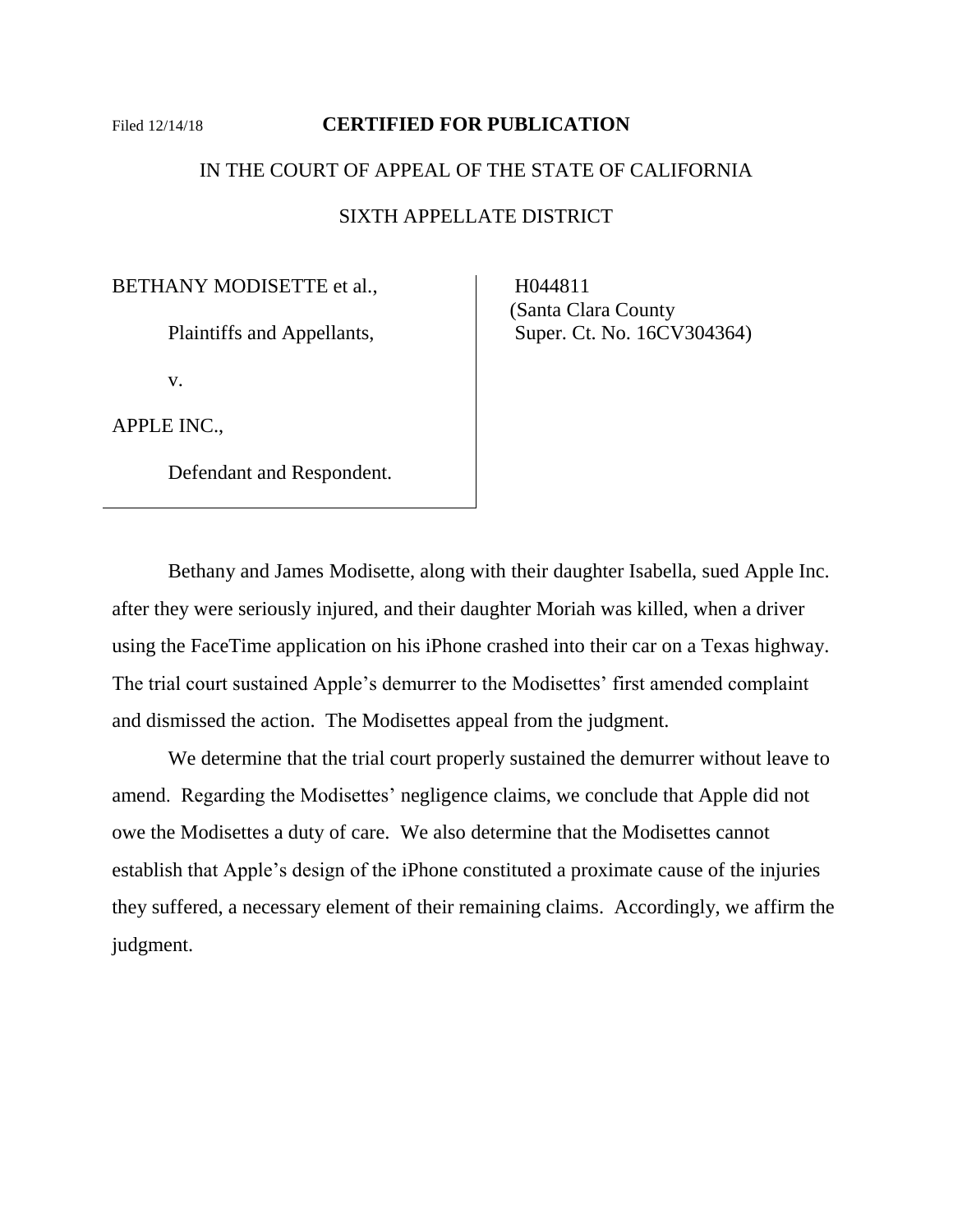## **I. FACTUAL AND PROCEDURAL BACKGROUND**

On December 24, 2014, Bethany, James, Isabella, and Moriah Modisette were traveling in their family car on Interstate 35W in Denton County, Texas.**<sup>1</sup>** Garrett Wilhelm was also driving on the interstate, and, while driving, was using the FaceTime application on his Apple iPhone 6 Plus. Traveling at highway speed, Wilhelm crashed into the Modisettes' car, which had stopped due to police activity. The accident caused severe physical and emotional injuries to each of the Modisettes, and Moriah, aged five, subsequently died at the hospital. Wilhelm told the police that he was using FaceTime at the time of the crash. Police found Wilhelm's iPhone at the scene with FaceTime still activated.

The Modisettes sued Apple Inc., which has its principal place of business in Santa Clara County. The first amended complaint alleged causes of action for general and gross negligence, negligent and strict products liability, negligent and intentional infliction of emotional distress, loss of consortium, and public nuisance. The Modisettes alleged that the car accident "occurred . . . when a driver, distracted while using the 'FaceTime' application on an Apple iPhone 6 Plus during operation of his motor vehicle, collided at highway speed with [their] stationary motor vehicle and caused severe physical and emotional injuries to [them]," and that Apple's failure to design the iPhone "to 'lock out' the ability of drivers to utilize the 'FaceTime' application on the Apple iPhone while driving a motor vehicle, . . . resulted in the[ir] injuries." The complaint incorporated by reference the "body of studies and data that demonstrate the compulsive/addictive nature of smartphone use."

The Modisettes alleged that Apple had wrongfully failed to implement in the iPhone 6 Plus a safer alternative design that would have automatically prevented drivers from utilizing FaceTime while driving at highway speed (lockout technology). The

 $\overline{a}$ 

**<sup>1</sup>** The facts are taken from the first amended complaint.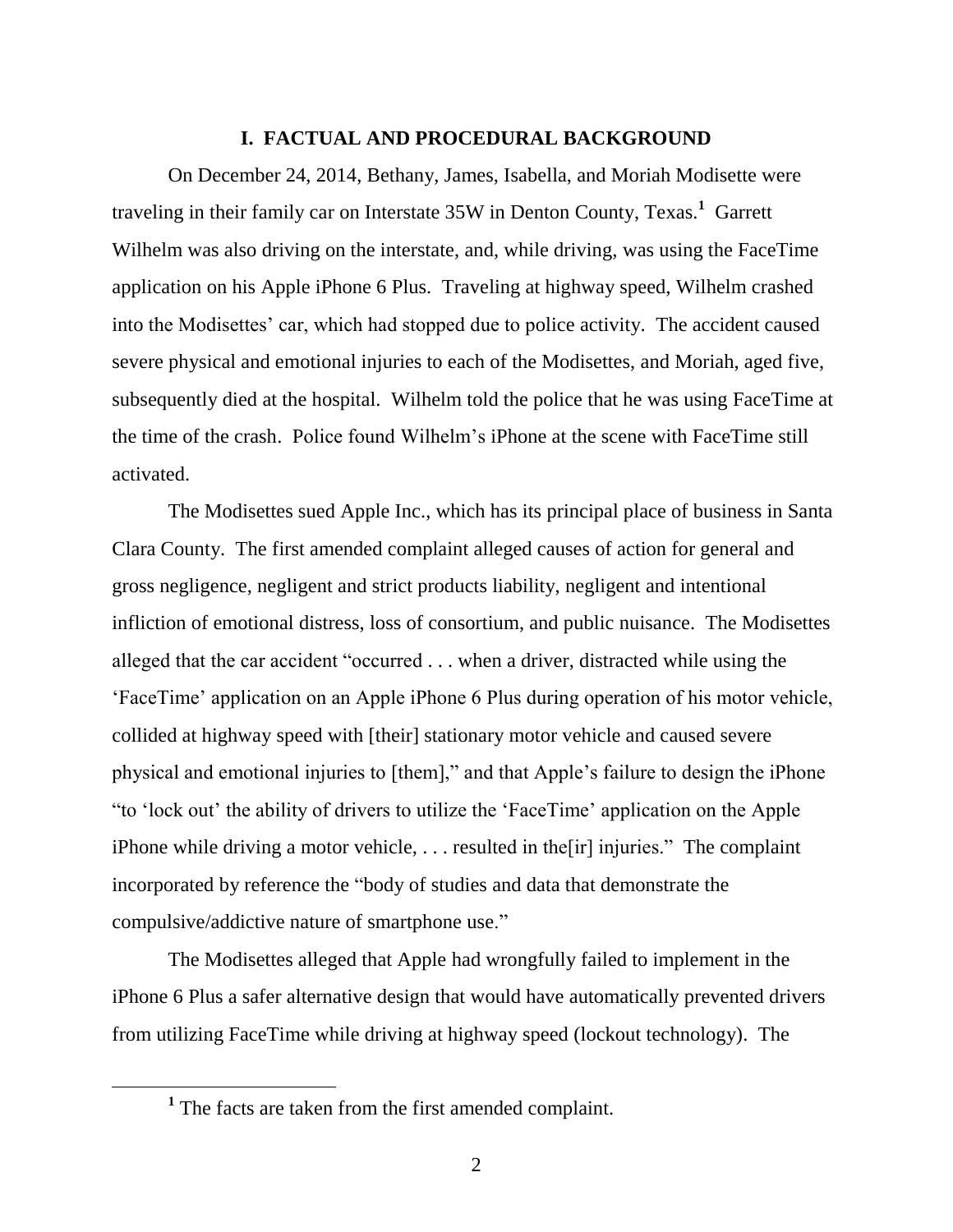Modisettes also alleged that Apple had failed to warn users that the iPhone "was likely to be dangerous when used or misused in a reasonably foreseeable manner." The Modisettes alleged that Apple "had a legal duty to . . . use due care in the design, manufacture, and sale of its iPhone 6 Plus" and that Apple had "breached that duty by failing to use reasonable care to design and manufacture [the phone] with the safer, alternative 'lock-out' technology it had already developed to prevent the use of its preinstalled 'FaceTime' application during a driver's operation of a motor vehicle."

According to the first amended complaint, Apple applied for a patent for its lockout technology in December 2008. The patent application stated that the technology was designed to " 'disable the ability of a handheld computing device to perform certain functions, such as texting, while one is driving.' " (Italics omitted.) The patent for the lockout technology was issued to Apple in April 2014. Apple released the iPhone 6 Plus on September 9, 2014. FaceTime was a "factory-installed, non-optional application[] on the iPhone 6 Plus."

The Modisettes alleged that Apple knew or should have known of the risks caused by the use of the iPhone while driving and quoted portions of Apple's 2008 patent application for the lockout technology. For example, the first amended complaint alleged that Apple stated in the application that " '[t]exting while driving has become a major concern . . . . An April 2006 study found that 80 percent of auto accidents are caused by distractions such as applying makeup, eating, and text messaging on handheld computing devices.' " Attached as an exhibit to the first amended complaint was a notice of proposed federal guidelines by the National Highway Traffic Safety Administration issued on November 21, 2016. The proposed federal guidelines stated that driver "distractions can come from electronic devices, such as navigation systems and cell/smartphones, and from more conventional activities, such as viewing sights or events external to the vehicle, interacting with passengers, and/or eating." The proposed federal guidelines included statistics on the prevalence of accidents in the United States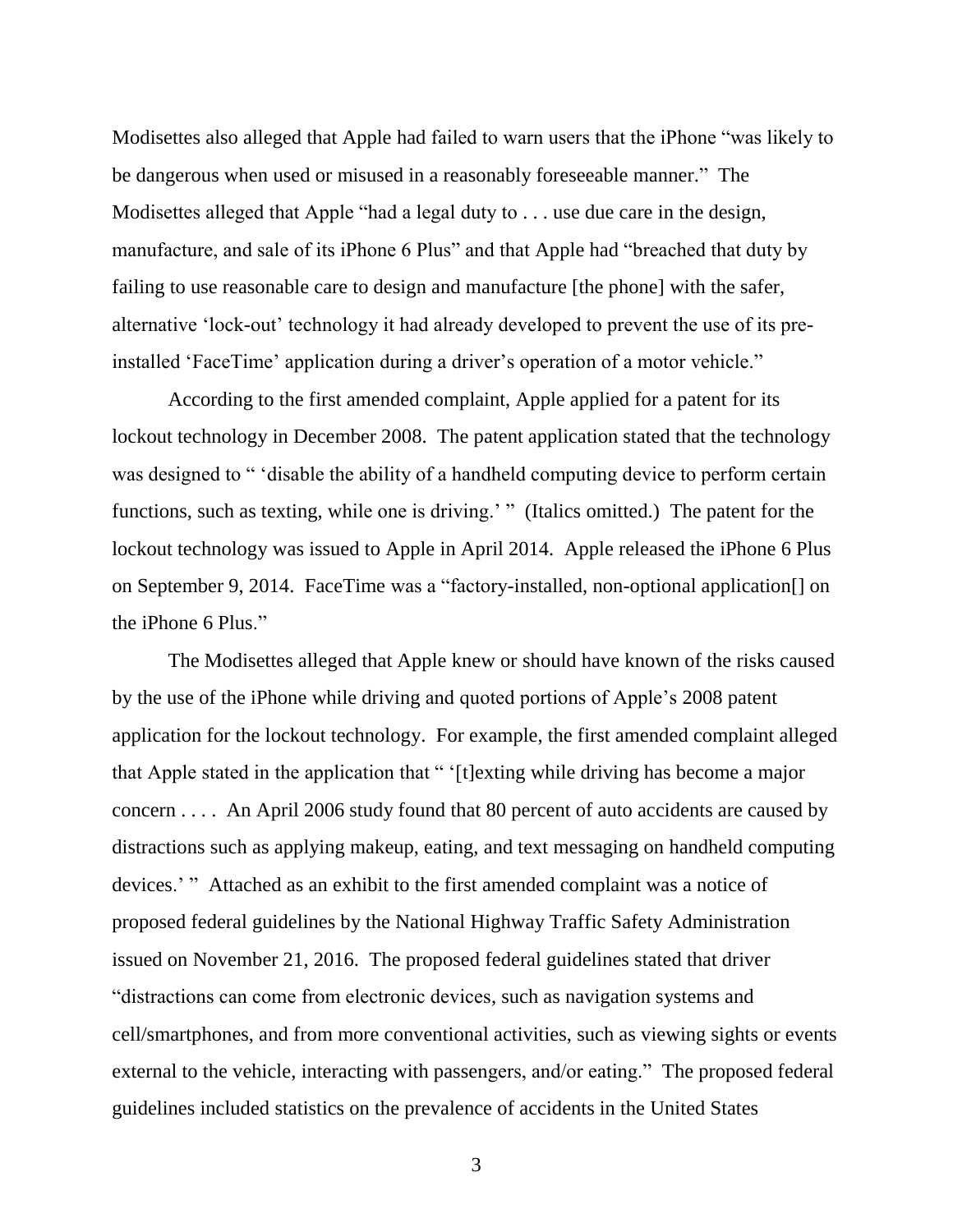involving distracted drivers from 2007-2014. For example, in 2013, there were 71,000 "distraction-affected non-fatal crashes involving the use of a cell phone," which constituted 8 percent of all distraction-affected non-fatal crashes and resulted in 34,000 people injured. That same year, there were 411 "distraction-affected fatal crashes involving the use of a cell phone," which constituted 14 percent of fatal "distractionaffected crashes" and resulted in 455 fatalities. The proposed federal guidelines made recommendations to "reduce the potential for unsafe driver distraction" from electronic devices, but acknowledged that "it remains the driver's responsibility to ensure the safe operation of the vehicle and to comply with all state traffic laws. This includes, but is not limited to laws that ban texting and/or use of hand-held devices while driving."

The trial court sustained Apple's demurrer to the first amended complaint without leave to amend and dismissed the action on May 8, 2017. The court found that "each cause of action . . . fails, as a matter of law, to establish either the element of duty or of causation." The Modisettes timely appealed.

## **II. DISCUSSION**

The Modisettes contend that the trial court erroneously found Apple did not owe them a duty of care, asserting that the risk created by Apple's failure to implement the lockout technology was foreseeable and unreasonable. The Modisettes also argue that the trial court inappropriately decided causation on demurrer, asserting that Apple's conduct and the resulting defect in Wilhelm's phone combined with Wilhelm's conduct to cause the collision. The Modisettes seek to amend their complaint by adding allegations that Apple recently implemented a design change that allows iPhone users to block notifications while driving.

We conclude that the Modisettes' claims for general and gross negligence, negligent products liability, negligent infliction of emotional distress, and public nuisance fail because Apple did not owe the Modisettes a duty of care. We base this determination on two considerations: first, the tenuous connection between the Modisettes' injuries and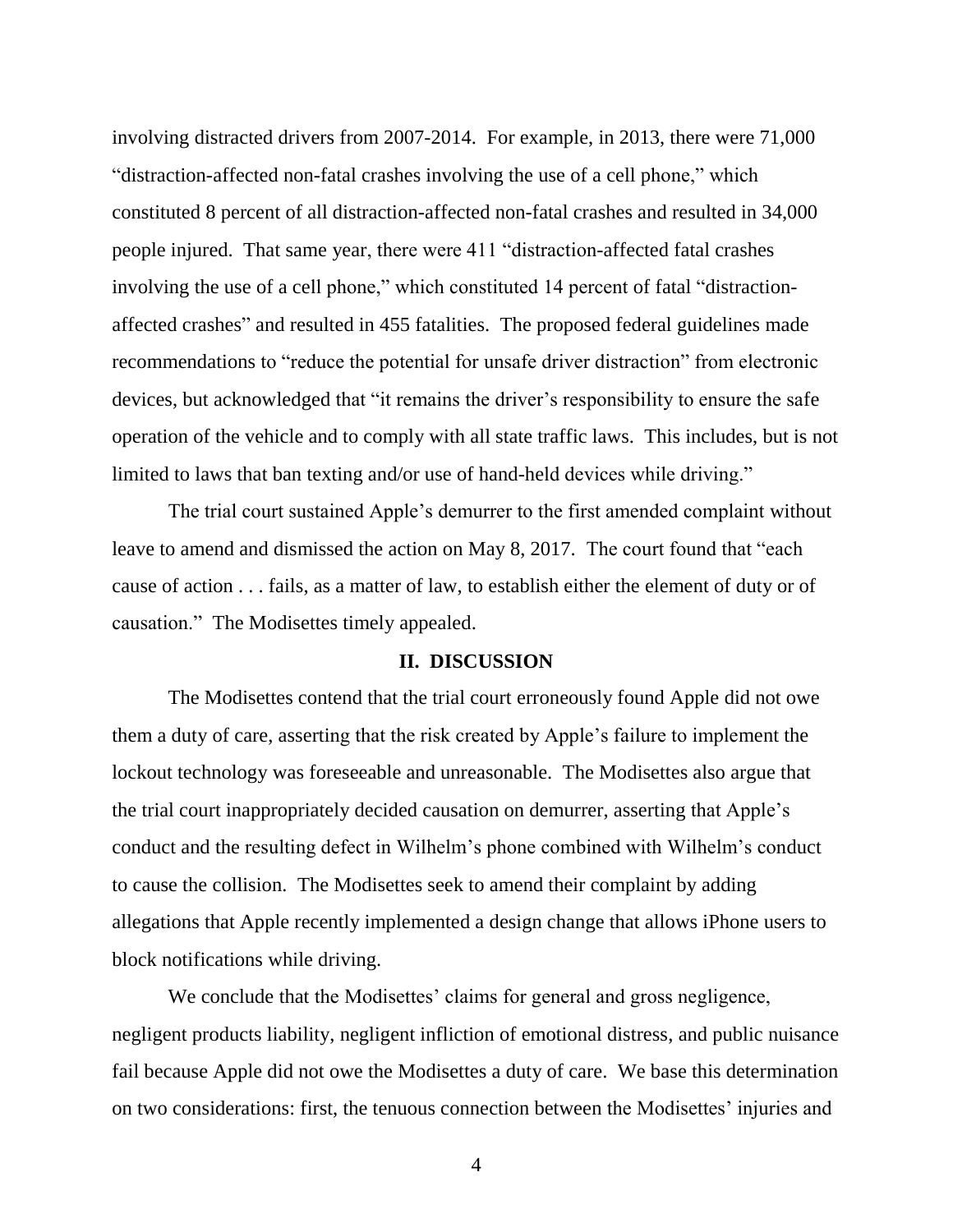Apple's design of the iPhone 6 Plus without lockout technology; and, second, the burden to Apple and corresponding consequences to the community that would flow from such a duty. We also determine that the Modisettes' claims for strict products liability, intentional infliction of emotional distress, and loss of consortium fail for lack of proximate cause.**<sup>2</sup>** Accordingly, we affirm the judgment.

# A. *Standard of Review*

 $\overline{a}$ 

"We review an order sustaining a demurrer de novo, exercising our independent judgment as to whether a cause of action has been stated as a matter of law." (*Thompson v. Ioane* (2017) 11 Cal.App.5th 1180, 1190 (*Thompson*).) "Our only task in reviewing a ruling on a demurrer is to determine whether the complaint states a cause of action. Accordingly, we assume that the complaint's properly pleaded material allegations are true and give the complaint a reasonable interpretation by reading it as a whole and all its parts in their context. We do not, however, assume the truth of contentions, deductions, or conclusions of fact or law." **3** (*Moore v. Regents of University of California* (1990) 51 Cal.3d 120, 125 (*Moore*), internal citations omitted.) "We do not review the validity of the trial court's reasoning, and therefore will affirm its ruling if it was correct on any theory." (*Thompson*, *supra*, at p. 1190, internal citation and quotation marks omitted; see also *Carman v. Alvord* (1982) 31 Cal.3d 318, 324.)

<sup>&</sup>lt;sup>2</sup> The first amended complaint included failure to warn allegations in its negligence and product liability claims. The Modisettes do not appear to contest the trial court's dismissal of the failure to warn aspect of their claims as they do not raise the issue here by providing either analysis or argument. (*Associated Builders and Contractors, Inc. v. San Francisco Airports Com.* (1999) 21 Cal.4th 352, 366, fn. 2.) Thus, any appellate claim the Modisettes may have had arising from the failure to warn allegations has been forfeited. (*Boeken v. Philip Morris USA, Inc.* (2010) 48 Cal.4th 788, 793, fn. 2.)

<sup>&</sup>lt;sup>3</sup> We also accept facts appearing in exhibits to the complaint as true "and, if contrary to the allegations in the pleading, . . . give[] [them] precedence." (*Stella v. Asset Management Consultants, Inc.* (2017) 8 Cal.App.5th 181, 191.)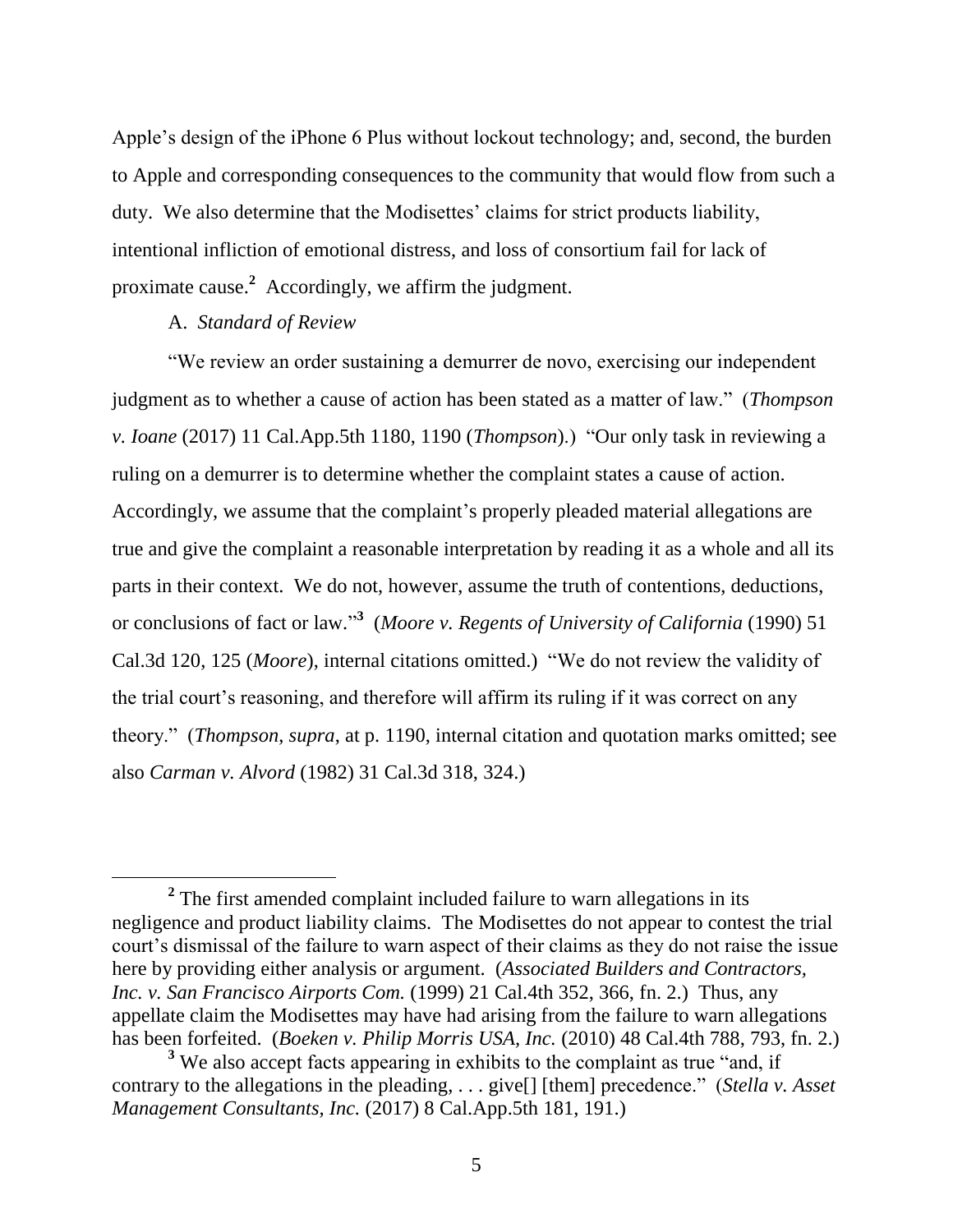# B. *Duty of Care*

"A plaintiff in any negligence suit must demonstrate a legal duty to use due care, a breach of such legal duty, and [that] the breach [is] the proximate or legal cause of the resulting injury." (*Kesner v. Superior Court* (2016) 1 Cal.5th 1132, 1142 (*Kesner*), internal quotation marks omitted.) Duty is an essential element of the Modisettes' claims against Apple for general and gross negligence, negligent products liability, negligent infliction of emotional distress, and public nuisance. (See *Ibid.* [negligence]; *Chavez v. 24 Hour Fitness USA, Inc.* (2015) 238 Cal.App.4th 632, 640 [gross negligence]; *Merrill v. Navegar, Inc.* (2001) 26 Cal.4th 465, 477-479 (*Merrill*) [negligent products liability]; *Moon v. Guardian Postacute Services, Inc.* (2002) 95 Cal.App.4th 1005, 1009 [negligent infliction of emotional distress]; *In re Firearm Cases* (2005) 126 Cal.App.4th 959, 988 [public nuisance].) "[T]he existence of duty is a pure question of law." (*O'Neil v. Crane Co.* (2012) 53 Cal.4th 335, 363 (*O'Neil*).)

"California law establishes the general duty of each person to exercise, in his or her activities, reasonable care for the safety of others. (Civ. Code,  $\S$  1714, subd. (a).)<sup>"4</sup> (*Kesner*, *supra*, 1 Cal.5th at p. 1142, internal quotation marks omitted.) However, "[c]ourts . . . invoke[ ] the concept of duty to limit generally the otherwise potentially infinite liability which would follow from every negligent act . . . . The conclusion that a defendant did not have a duty constitutes a determination by the court that public policy concerns outweigh, for a particular category of cases, the broad principle enacted by the Legislature that one's failure to exercise ordinary care incurs liability for all the harms that result." (*Kesner*, *supra*, at p. 1143, internal citations and quotation marks omitted.)

**<sup>4</sup>** Civil Code section 1714, subdivision (a) provides in relevant part: "Everyone is responsible, not only for the result of his or her willful acts, but also for an injury occasioned to another by his or her want of ordinary care or skill in the management of his or her property or person, except so far as the latter has, willfully or by want of ordinary care, brought the injury upon himself or herself."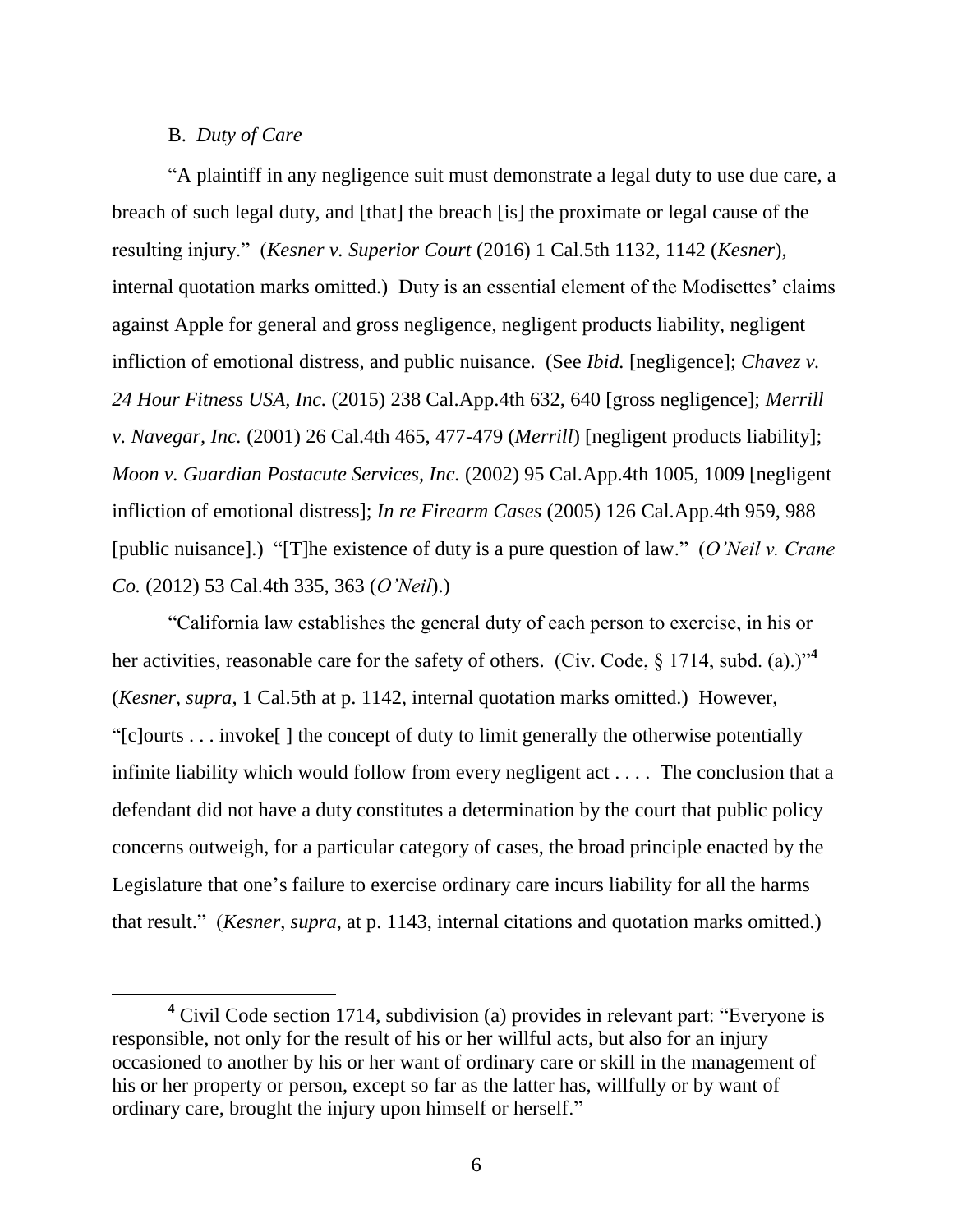"[I]n the absence of a statutory provision establishing an exception to the general rule of Civil Code section 1714, courts should create one only where clearly supported by public policy." (*Ibid.*, internal quotation marks omitted.) Court-crafted exceptions to the duty rule are appropriate "when a court can promulgate relatively clear, categorical, bright-line rules of law applicable to a general class of cases." (*Id*. at pp. 1143-1144, internal quotation marks omitted.) Whether a duty exists does not depend on the facts of a particular case; instead, "analysis of duty occurs at a higher level of generality." (*Id.* at p. 1144.)

In *Rowland v. Christian*, the California Supreme Court articulated the factors to be considered when determining whether public policy supports the creation of an exception to the statutory presumption of duty set forth in Civil Code section 1714. **5** (*Rowland v. Christian* (1968) 69 Cal.2d 108, 112-113 (*Rowland*).) The central factors identified by *Rowland* are "the foreseeability of harm to the plaintiff, the degree of certainty that the plaintiff suffered injury, the closeness of the connection between the defendant's conduct and the injury suffered, the moral blame attached to the defendant's conduct, the policy of preventing future harm, the extent of the burden to the defendant and consequences to the community of imposing a duty to exercise care with resulting liability for breach, and the availability, cost, and prevalence of insurance for the risk involved." (*Id.* at p. 113.)

The Modisettes alleged that Apple knew or should have known of the risk of harm created by the use of an iPhone while driving and supported that allegation by quoting portions of Apple's 2008 patent application for its lockout technology. The patent application stated that " '[t]exting while driving has become a major concern,' " and noted that " '[a]n April 2006 study found that 80 percent of auto accidents are caused by distractions such as applying makeup, eating, and text messaging on handheld computing devices.' " The proposed federal guidelines attached as an exhibit to the first amended

 $\overline{a}$ 

**<sup>5</sup>** All further statutory references are to the Civil Code unless otherwise indicated.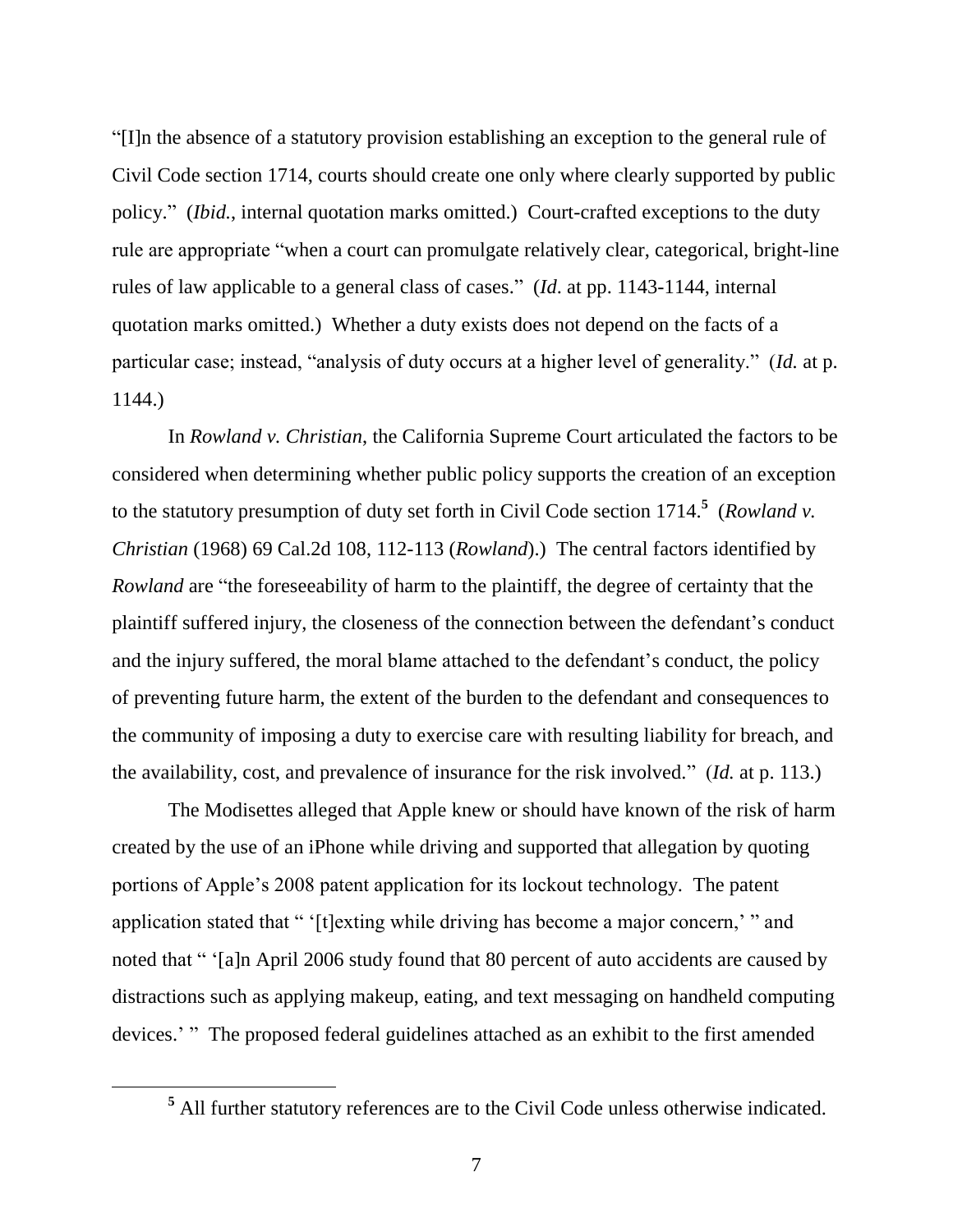complaint included statistics about the prevalence of "distraction-affected crashes" involving the use of a cell phone that occurred in the United States from 2007-2014.

Accepting the Modisettes' non-conclusory allegations as true, we determine that *Rowland*'s foreseeability factor weighs in favor of imposing a duty of care on Apple because "the category of negligent conduct at issue is sufficiently likely to result in the kind of harm experienced . . . ." (*Ballard v. Uribe* (1986) 41 Cal.3d 564, 573, fn. 6.) However, even if it were foreseeable that cell-phone use by drivers would result in accidents, "foreseeability is not synonymous with duty; nor is it a substitute." (*O'Neil*, *supra*, 53 Cal.4th at p. 364.) "[T]here are numerous circumstances . . . in which a given injury may be 'foreseeable' in the fact-specific sense in which we allow juries to consider that question, but . . . the 'foreseeability' examination called for under a duty analysis pursuant to [*Rowland*] is a very different normative inquiry." (*Parsons v. Crown Disposal Co.* (1997) 15 Cal.4th 456, 476 (*Parsons*).) As explained further below, we ultimately conclude that this normative inquiry supports finding an exception to the default duty of care set out in section 1714.

We agree with the Modisettes that some of the other *Rowland* factors also weigh in favor of finding a duty on the part of Apple,**<sup>6</sup>** including the certainty that the Modisettes suffered injury,<sup>7</sup> the policy of preventing future harm, and "moral blame."<sup>8</sup>

**<sup>6</sup>** Neither party discusses the prevalence of insurance in this context nor is insurance referenced in the first amended complaint. For this reason, we do not incorporate this consideration in our analysis.

<sup>&</sup>lt;sup>7</sup> The certainty of injury factor "has been noted primarily, if not exclusively, when the only claimed injury is an intangible harm such as emotional distress." (*Kesner supra*, 1 Cal.5th at p. 1148, internal quotation marks omitted.) As the Modisettes' claims concern potential injuries suffered in car accidents, and in light of the severe injuries they actually suffered in this case, their injuries are certain and compensable.

<sup>&</sup>lt;sup>8</sup> Courts have relied on moral blame to find a duty "in instances where the plaintiffs are particularly powerless or unsophisticated compared to the defendants or where the defendants exercised greater control over the risks at issue." (*Kesner*, *supra*, 1 Cal.5th at p. 1151.)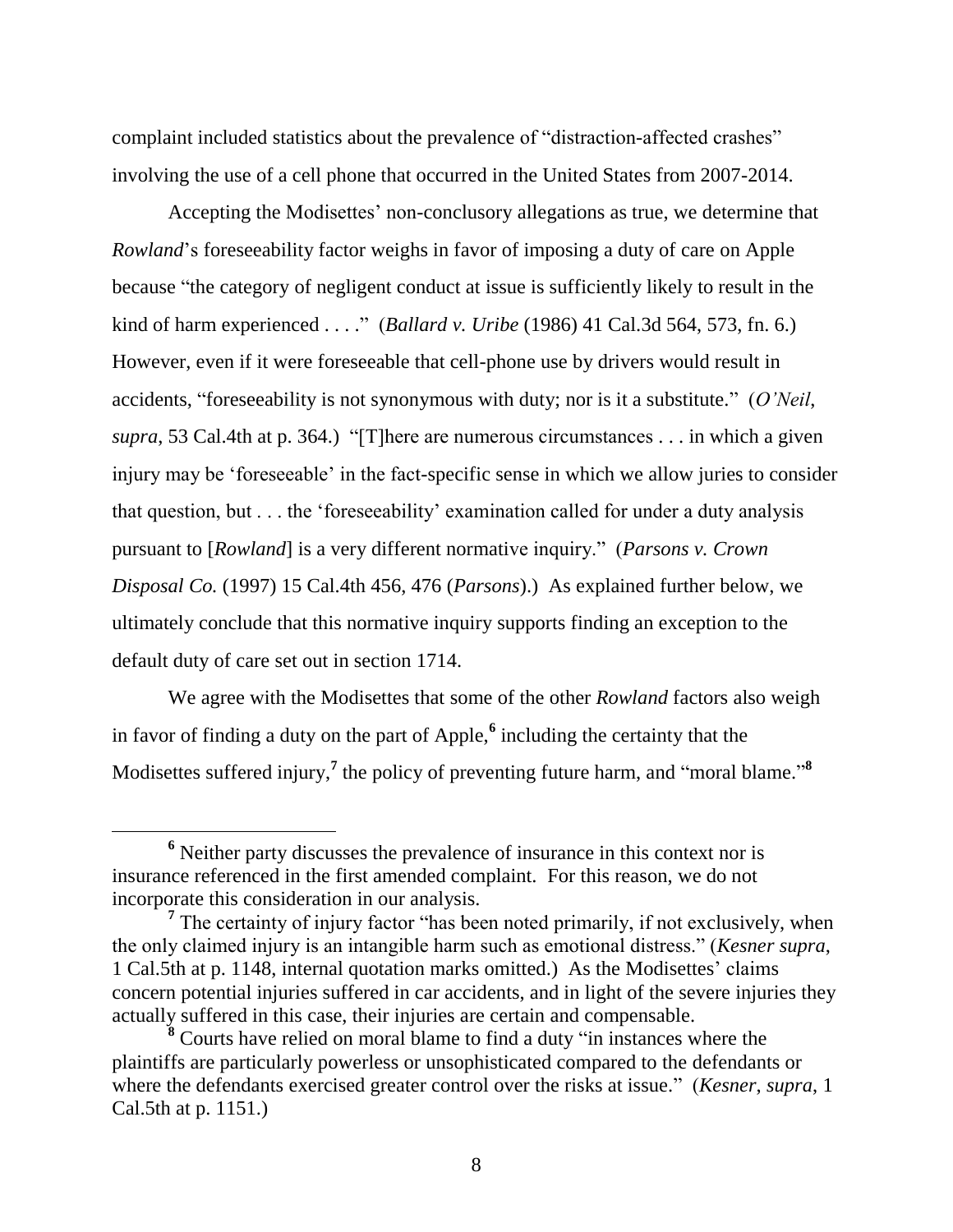Nevertheless, the remaining *Rowland* factors weigh more strongly against a finding of duty. In particular, we conclude, first, that there was not a "close" connection between Apple's conduct and the Modisettes' injuries and, second, that "the extent of the burden to [Apple] and consequences to the community of imposing a duty to exercise care with resulting liability for breach" would be too great if a duty were recognized. (*Rowland*, *supra*, 69 Cal.2d at p. 113.)

Turning to the *Rowland* factor examining "the closeness of the connection between the defendant's conduct and the injury suffered" (*Kesner*, *supra*, 1 Cal.5th at p. 1148, internal quotation marks omitted), we agree with the Modisettes that the involvement of a third party (the driver Wilhelm) in the accident does not, standing alone, preclude a duty of care on the part of Apple. "[O]ne's general duty to exercise due care includes the duty not to place another person in a situation in which the other person is exposed to an unreasonable risk of harm through the reasonably foreseeable conduct (including the reasonably foreseeable negligent conduct) of a third person." (*Ibid*., internal quotation marks omitted) However, we find unpersuasive the Modisettes' contention that case law examining third-party conduct supports such a duty here given the tenuous connection between Apple's design of the iPhone and the Modisettes' injuries.

In cases where courts have found a sufficiently close connection to warrant the recognition of a duty of care notwithstanding the involvement of a third party, the relationship between the defendant's actions and the resulting harm was much more direct. For example, in *Kesner*, *supra*, 1 Cal.5th at page 1141, the plaintiffs were family members and current or former cohabitants of workers exposed to asbestos at defendants' workplaces. The plaintiffs contracted cancer from their exposure to asbestos particles that were carried home on the workers' clothing and other possessions. (*Ibid.*) The court found that the defendants' "failure to control the movement of asbestos fibers" and to "mitigate known risks associated with the use of asbestos" created a foreseeable risk of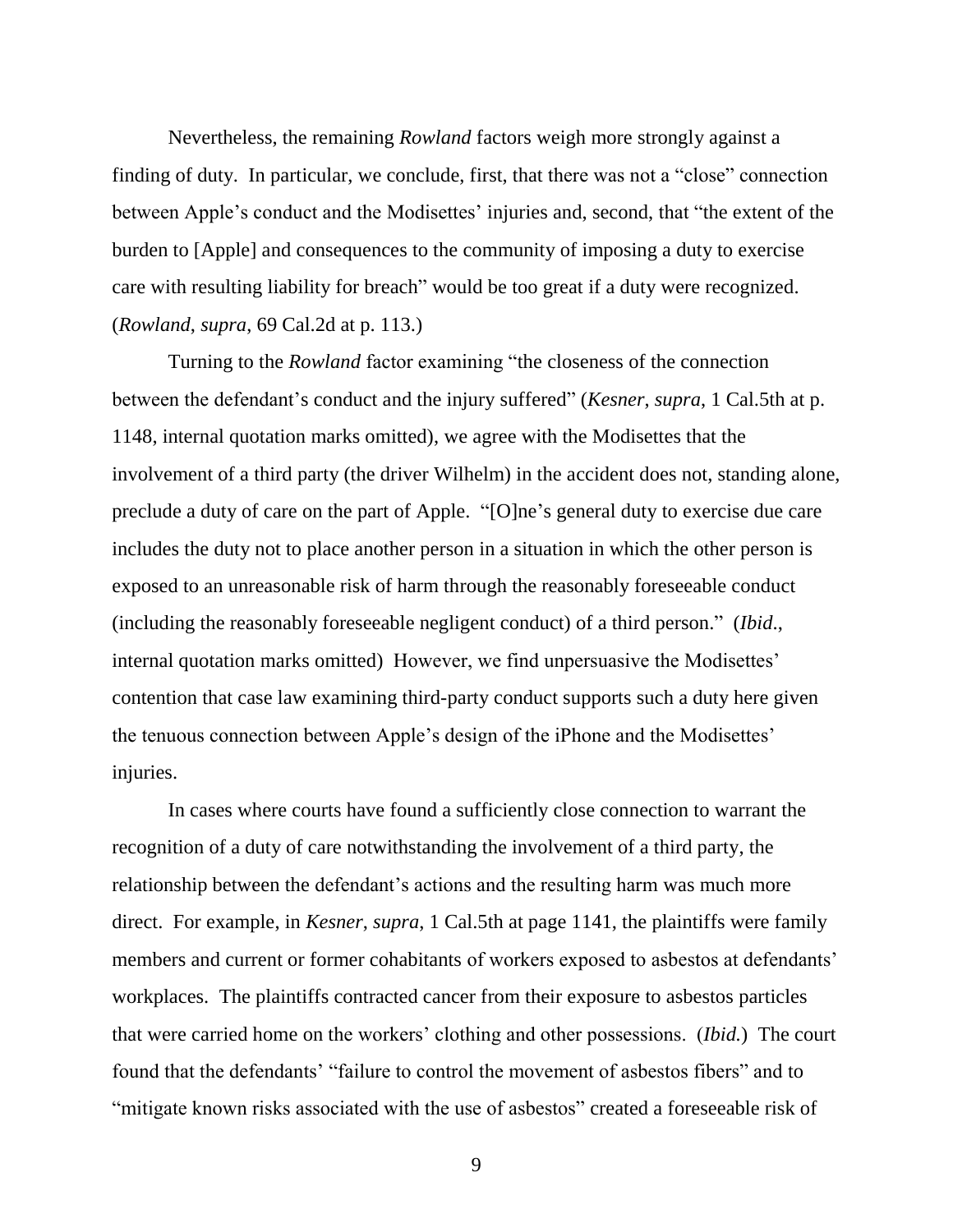harm to plaintiffs and that there was a close connection between the defendants' conduct and the harm. (*Id.* at pp. 1145-1146, 1148-1149.) "An employee's role as a vector in bringing asbestos fibers into his or her home is derived from the employer's or property owner's failure to control or limit exposure in the workplace." (*Id.* at p. 1148.) However, the court recognized the limits of the duty owed. The court held that the employers' duty extended "only to members of a worker's household, i.e., persons who live with the worker and are thus foreseeably in close and sustained contact with the worker over a significant period of time." (*Id.* at p. 1154.) The court, by contrast, found no duty by the employers toward others who may have come into contact with employees carrying asbestos fibers on their person. (*Id.* at p. 1155.)

In *Lugtu v. California Highway Patrol* (2001) 26 Cal.4th 703, 708, a police officer motioned a speeding motorist to stop in the center median of a highway. The passengers in the stopped car were then seriously injured when the vehicle was hit by a third party. (*Id.* at p. 709.) The court held that "a law enforcement officer, in directing a traffic violator to stop in a particular location, has a legal duty to use reasonable care for the safety of the persons in the stopped vehicle and to exercise his or her authority in a manner that does not expose such persons to an unreasonable risk of harm." (*Id.* at p. 707.) The court emphasized that the negligence claim was based on the particular conduct of the officer: "[The officer's] affirmative conduct itself, in directing [the driver] to stop the Camry in the center median of the freeway, placed plaintiffs in a dangerous position and created a serious risk of harm to which they otherwise would not have been exposed." (*Id.* at pp. 716-717.)

In both of those cases, the defendants' conduct, whether it was the unsafe use of asbestos in *Kesner* or the stopping of a motorist in the center median in *Lugtu*, directly put the plaintiffs in danger; the plaintiffs' harm was closely tied to the defendants' actions. Apple's design of the iPhone, in contrast, simply made Wilhelm's use of the phone while driving possible, as does the creator of any product (such as a map, a radio, a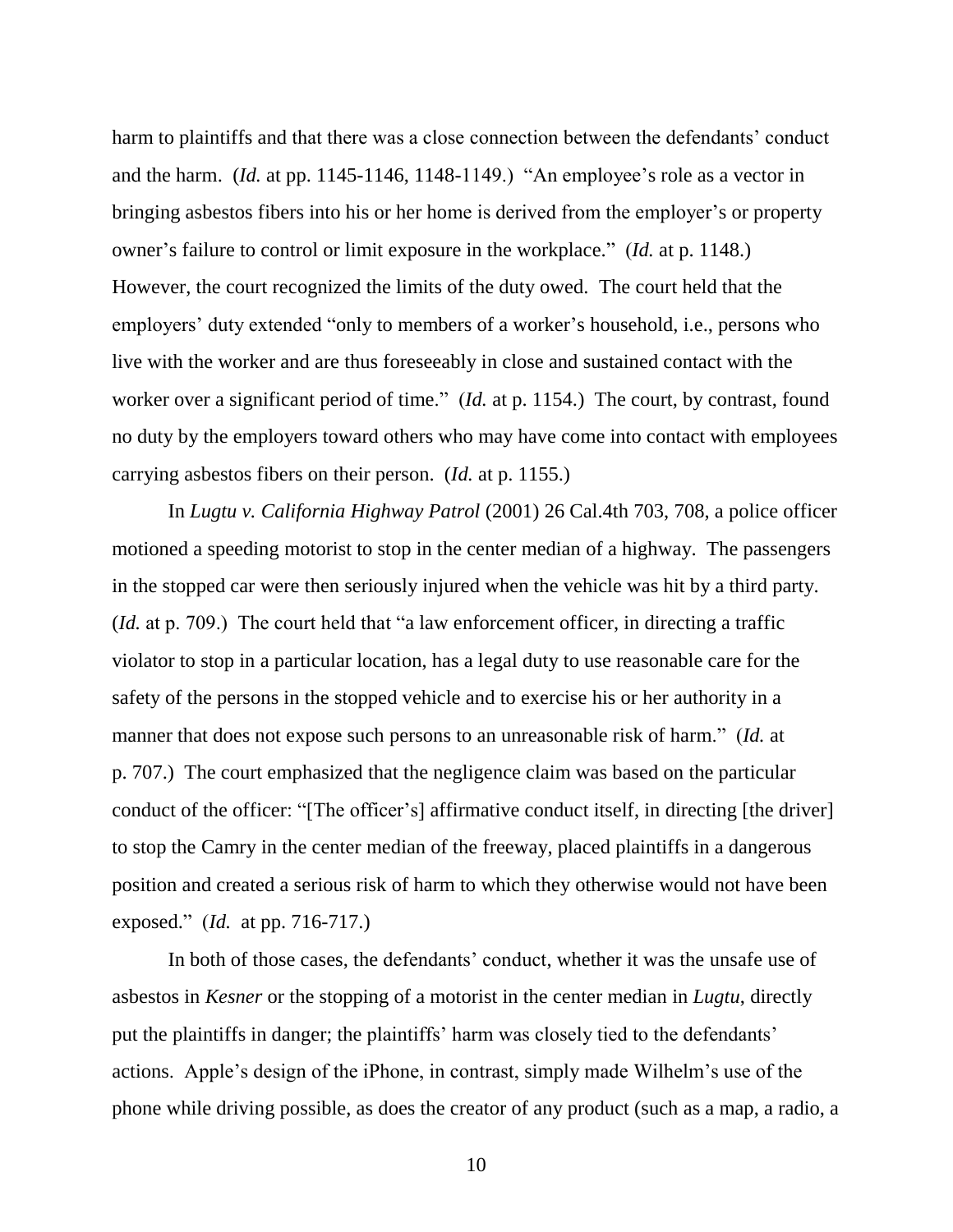hot cup of coffee, or makeup) that could foreseeably distract a driver using the product while driving.

Unlike the conduct in *Kesner* and *Lugtu*, Apple's design of the iPhone did not put the danger in play. The Modisettes' assertion in their opening brief that "Wilhelm's role and conduct as a distracted driver is derivative of, and thus closely connected to, Apple's failure to take appropriate steps to at least limit the ability of its iPhone to create and enable such distractions" only highlights the attenuation between Apple's design of the iPhone and the Modisettes' injuries. This attenuation significantly weakens their claim of duty on the part of Apple. (See *Wawanesa Mut. Ins. Co. v. Matlock* (1997) 60 Cal.App.4th 583, 588-589 (*Matlock*) ["the concatenation between [defendant's] initial act of giving [minor] a packet of cigarettes and the later fire is simply too attenuated to show the fire was reasonably within the scope of the risk created by the initial act"].)

For the Modisettes to be injured, they had to stop on a highway due to police activity; Wilhelm had to choose to use his iPhone while driving in a manner that caused him to fail to see that the Modisettes had stopped; and Wilhelm had to hit the Modisettes' car with his car, an object heavy enough to cause the Modisettes' severe injuries. It was Wilhelm's conduct of utilizing FaceTime while driving at highway speed that directly placed the Modisettes in danger. Nothing that Apple did induced Wilhelm's reckless driving.**<sup>9</sup>**

The Modisettes employ the principles articulated in *Kesner* to try to demonstrate a sufficiently close connection between Apple's conduct and their harm, arguing that "[i]t is of no legal consequence that it was [a third party] who collided with [them]." The

 $\overline{a}$ 

<sup>&</sup>lt;sup>9</sup> The first amended complaint includes allegations regarding teenagers' use of cell phones while driving and references a number of studies involving smartphone addiction among young adults and young drivers. The first amended complaint does not include Wilhelm's age at the time of the crash. Thus, we conclude that these allegations are not relevant to our analysis. Even if the complaint did allege Wilhelm's age, the allegations would not change our duty analysis. (See e.g., *Matlock*, *supra*, 60 Cal.App.4th at p. 589.)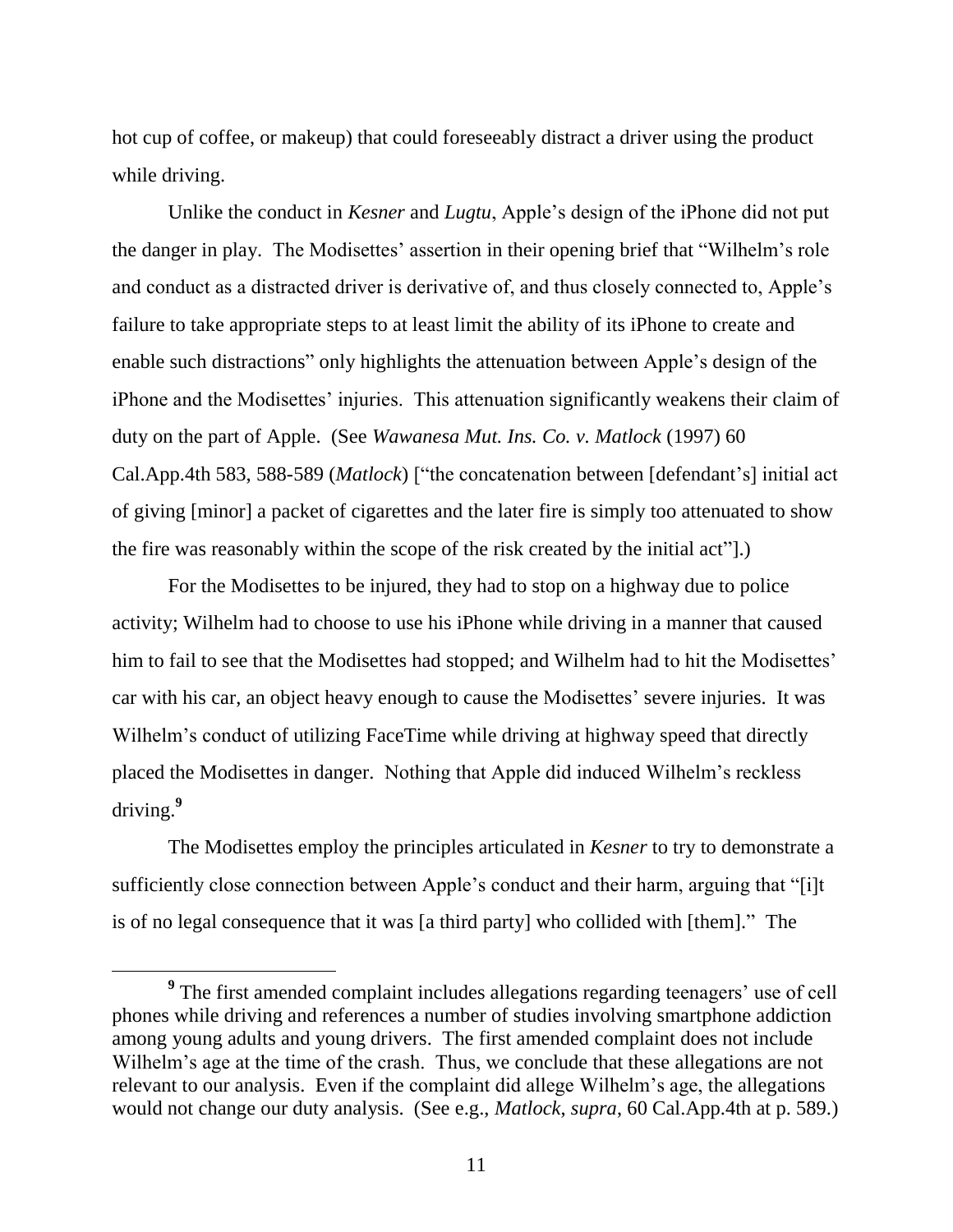Modisettes highlight *Kesner*'s characterization of "the gravamen of plaintiffs' claims" there as the "defendants['] fail[ure] to mitigate known risks associated with the use of asbestos," and quote the court's determinations that "[i]ncreased risk of mesothelioma is a characteristic harm that makes the use of asbestos-containing materials unreasonably dangerous in the absence of protective measures" and that "[a]n employee's return home at the end of the workday is not an unusual occurrence, but rather a baseline assumption that can be made about employees' behavior" (*Kesner*, *supra*, 1 Cal.5th at p. 1149), to draw an analogy here. However, it was the defendants' own use of asbestos in *Kesner* that created the risk of harm (*id.* at p. 1140), which is necessarily a closer connection between conduct and harm than Apple's design of the iPhone and the Modisettes' injuries (see *Bailey v. Estate of Carroll Jett* (W.D.N.C., Jan. 31, 2011, Civ. No. 1:110cv144) 2011 WL 336133, \*4 ["simply placing a product in the stream of commerce, without more, is insufficient to create a legal duty on the part of a seller"]).<sup>10</sup> Nor are we willing to make "a baseline assumption" that iPhone owners will ordinarily use their phones in a dangerous manner while driving. (*Kesner*, *supra*, at p. 1149; see *Estate of Doyle v. Sprint/Nextel Corporation* (2010) 248 P.3d 947, 951 ["It is not reasonable to anticipate injury every time a person uses a cellular phone while driving.".

*Lompoc Unified School Dist. v. Superior Court* (1993) 20 Cal.App.4th 1688 (*Lompoc Unified*) is instructive. There, the plaintiff bicycle rider was injured by a motorist who struck him when she became distracted by athletic events occurring on property bordering the roadway, and the plaintiff sued the landowner. (*Id.* at p. 1691.) The court disagreed with the plaintiff's contention that an occupier of real property owed a duty of care not to conduct activities that would distract passing motorists. (*Id.* at p. 1694.) "[T]he occupier has no liability for injuries caused by the motorist who is not

**<sup>10</sup>** The California Rules of Court do not restrict citation to unpublished federal opinions. (See Cal. Rules of Court, rule 8.1115; *Farm Raised Salmon Cases* (2008) 42 Cal.4th 1077, 1096, fn. 18.)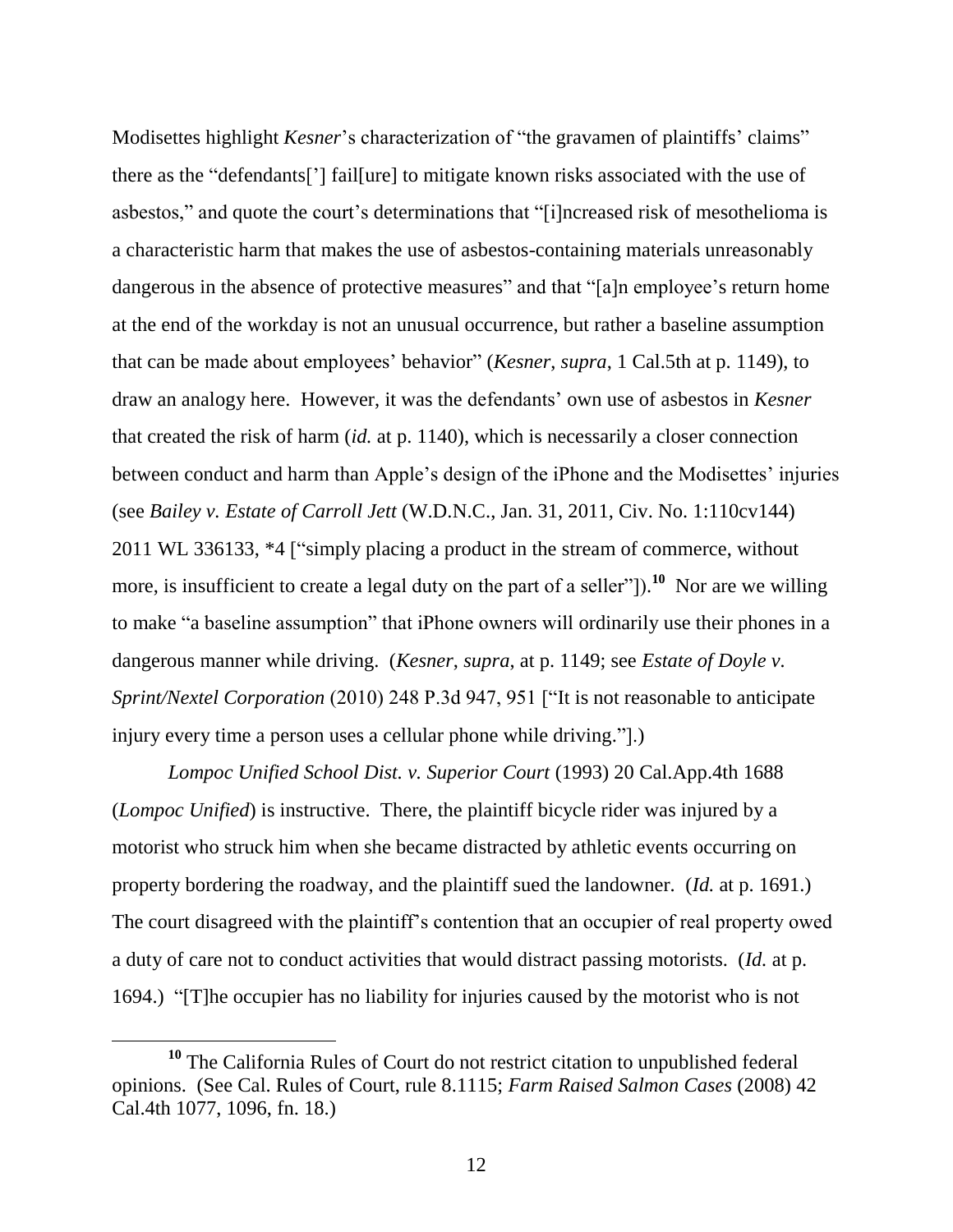paying attention to where he or she is going. Rather, it is the motorist who has the duty to exercise reasonable care at all times, to be alert to potential dangers, and to not permit his or her attention to be so distracted by an interesting sight that such would interfere with the safe operation of a motor vehicle." (*Ibid.*)

The Modisettes argue that *Lompoc Unified* is distinguishable because it was based on a limitation to a property occupier's "duty to exercise ordinary care in the use and management of his or her land," which does not "[n]ormally . . . extend to persons outside the land, e.g., on adjacent land or on the highway." (*Lompoc Unified*, *supra*, 20 Cal.App.4th at p. 1693.) While we agree that *Lompoc Unified* recognized that limitation, its holding was premised on case law from other jurisdictions determining that "an occupier has no legal duty to provide a distraction barrier to prevent passing motorists from seeing or hearing what is occurring upon the land" because it is the motorist's "duty to exercise reasonable care at all times . . . ." (*Id.* at p. 1694.) *Lompoc Unified*  "adopt[ed] these holdings as the rule in California." (*Ibid.*)

In addition to concluding that the connection between the Modisettes' injuries and Apple's design of the iPhone weighs against a duty of care on the part of Apple, we determine that the burden a contrary conclusion would place upon cell-phone manufacturers and the consequences to the community strongly militate toward finding that Apple had no duty to the Modisettes even if their injuries were foreseeable. "A duty of care will not be held to exist even as to foreseeable injuries . . . where the social utility of the activity concerned is so great, and avoidance of the injuries so burdensome to society, as to outweigh the compensatory and cost-internalization values of negligence liability." (*Kesner*, *supra*, 1 Cal.5th at p. 1150, internal quotation marks omitted.) A foreseeable harm does not " 'standing alone'[ ] impose . . . a duty to guard against injuries to [a] plaintiff." (*Parsons*, *supra*, 15 Cal.4th at p. 476.) "As we have observed, social policy must at some point intervene to delimit liability even for foreseeable injury." (*Ibid.*, internal quotation marks omitted.)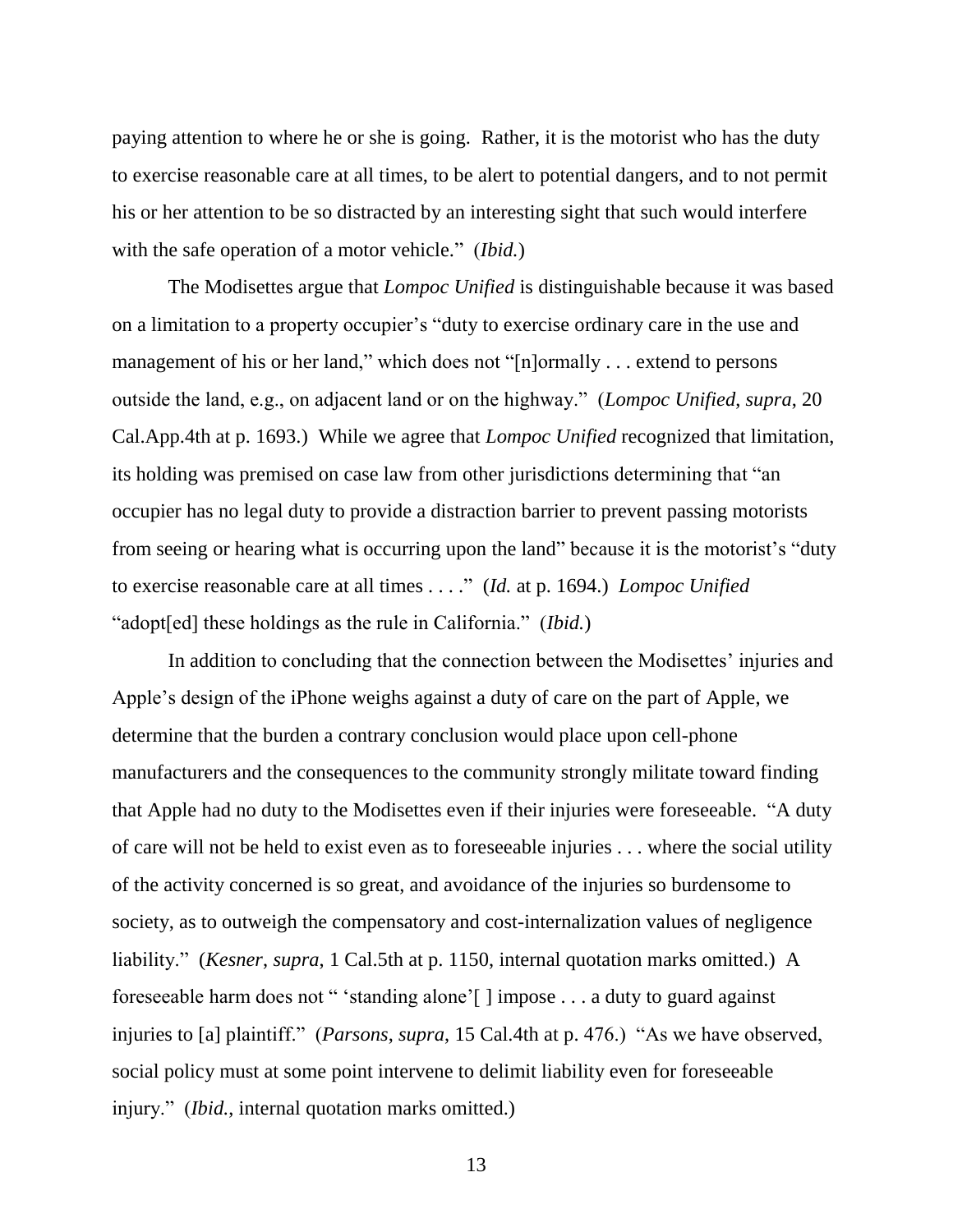A court will craft an exception to the duty of care even for foreseeable harms if "allowing the possibility of liability would result in such significant social burdens that the law should not recognize such claims." (*Kesner*, *supra*, 1 Cal.5th at p. 1144.) "[A]ny duty rule will necessarily exclude some individuals who, as a causal matter, were harmed by the conduct of potential defendants." (*Id.* at p. 1155.) Although we determine based on the allegations in the first amended complaint that it was foreseeable that Apple's design of the iPhone 6 Plus without the lockout technology could result in a car accident, we conclude that strong public policy considerations dictate against recognizing a duty of care.

Whether cell-phone manufacturers have a duty to design cell phones in a manner that applications like FaceTime cannot be accessed while users are driving appears to be an issue of first impression in California, but courts in other jurisdictions facing similar issues have determined there to be no duty of care. For example, in *Williams v. Cingular Wireless* (2004) 809 N.E.2d 473, 475, 478, which involved a negligence suit against a company that furnished a cell phone to a driver who was using the phone when a collision occurred, the court determined that it would "not make sound public policy to impose a duty" even though cell-phone use by a driver has "some degree of foreseeability . . . ." The court explained that although "[i]t is foreseeable to some extent that there will be drivers who eat, apply make up, or look at a map while driving and that some of those drivers will be involved in car accidents because of the resulting distraction . . . , it would be unreasonable to find it sound public policy to impose a duty on the restaurant or cosmetic manufacturer or map designer to prevent such accidents. It is the driver's responsibility to drive with due care." (*Id.* at p. 478.) The court observed that "[t]o place a duty on [the seller] to stop selling cellular phones because they might be involved in a car accident would be akin to making a car manufacturer stop selling otherwise safe cars because the car might be negligently used in such a way that it causes an accident." (*Ibid.*; see also *Durkee v. C.H. Robinson Worldwide, Inc.* (2011) 765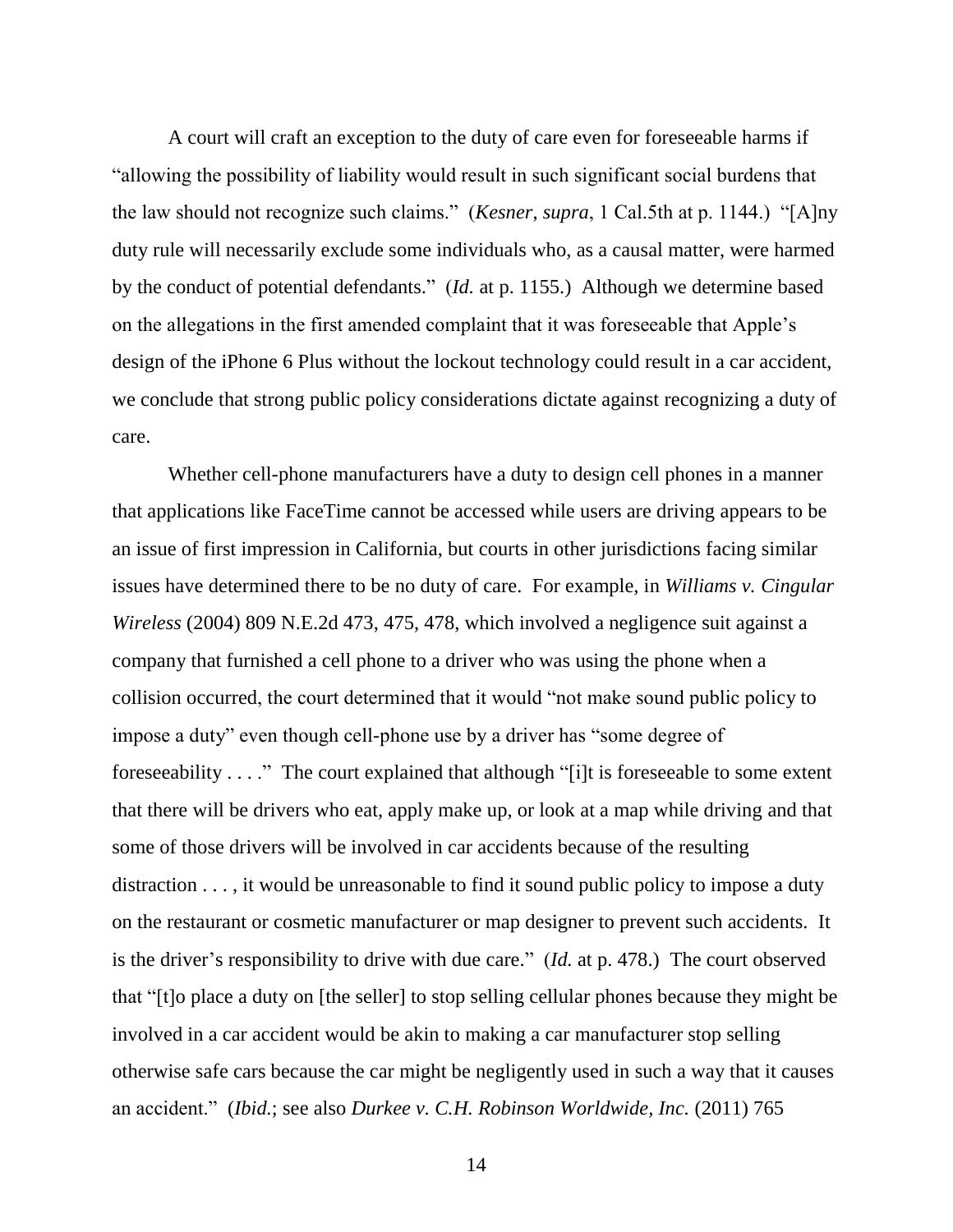F.Supp.2d 742, 749 [declining to find in-truck texting-system manufacturer had duty to design system to block texts unless truck was stopped, in part because "no product that would potentially distract a driver could be marketed"].)

In addition to cases from other jurisdictions, we look to public policy in California, as articulated in legislation and similar statements of public policy. While courts have reasoned that "internalizing the cost of injuries caused by a particular behavior will induce changes in that behavior to make it safer," they have also recognized "[t]hat [such a] consideration may be outweighed, for a category of negligent conduct, by laws or mores indicating approval of the conduct . . . ." (*Kesner*, *supra*, 1 Cal.5th at p. 1150.) In *Kesner*, the Supreme Court's finding of duty on the part of employers to cohabitants of individuals who had suffered longtime, repeated exposure to asbestos relied in part upon "a strong public policy limiting or forbidding the use of asbestos." (*Id.* at p. 1151.)

The legal landscape with respect to the use of cell phones is distinctly different. "There are 396 million cell phone service accounts in the United States—for a Nation of 326 million people." (*Carpenter v. U.S.* (2018) \_\_ U.S. \_\_ [138 S.Ct. 2206, 2211, 201 L.Ed.2d 507] (*Carpenter*).) The United States Supreme Court has described cell phones as "such a pervasive and insistent part of daily life that the proverbial visitor from Mars might conclude they were an important feature of human anatomy." (*Riley v. California* (2014) \_\_ U.S. \_\_ [134 S.Ct. 2473, 2484, 189 L.Ed.2d 430]*.*) It is not only foreseeable that millions of people will have their cell phones in their cars—it is almost a certainty. "[N]early three-quarters of smart phone users report being within five feet of their phones most of the time"; "[i]ndividuals . . . compulsively carry cell phones with them all the time. A cell phone faithfully follows its owner beyond public thoroughfares and into private residences, doctor's offices, political headquarters, and other potentially revealing locales." (*Carpenter*, *supra*, 138 S.Ct. at p. 2218, internal citation and quotation marks omitted.)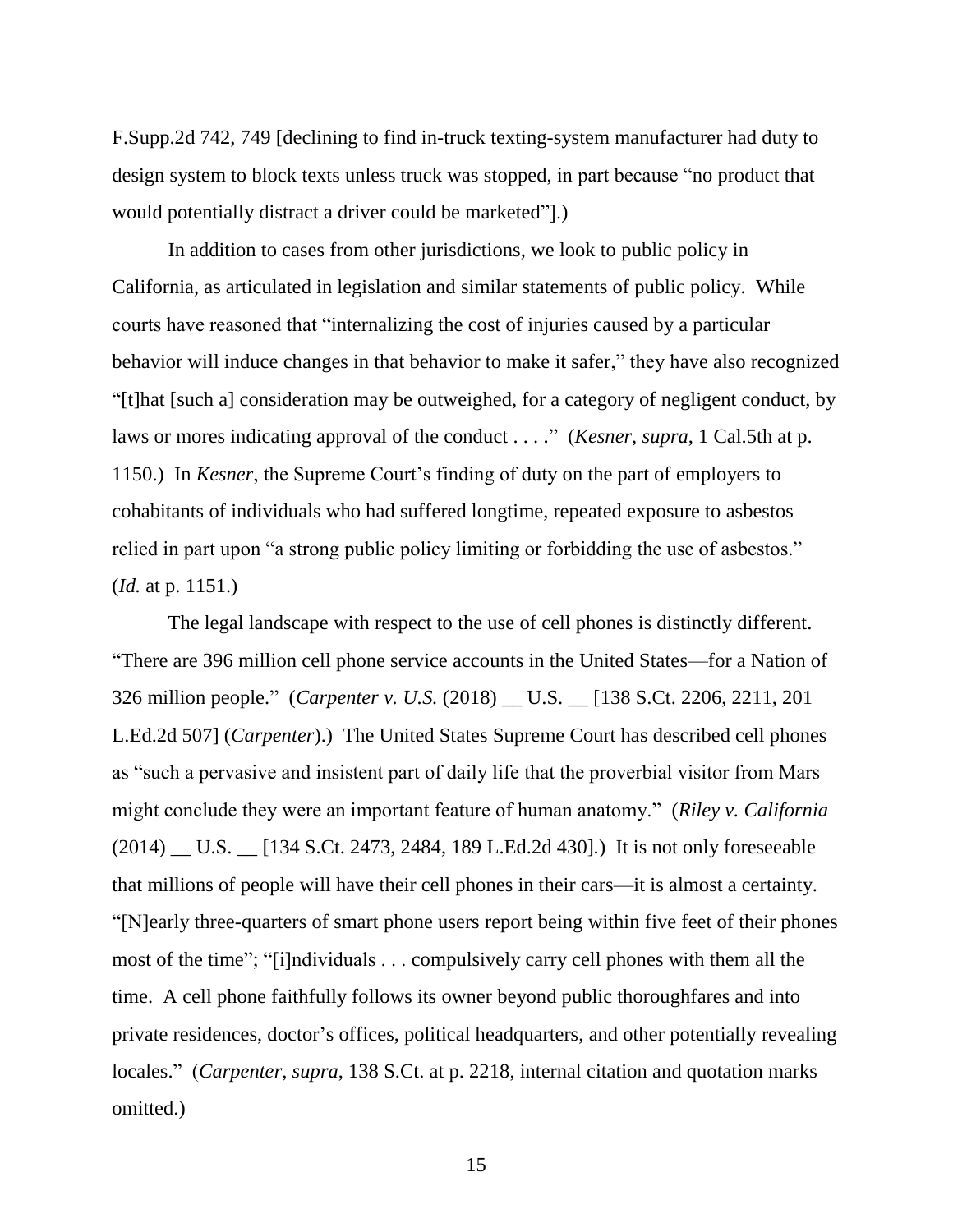With respect to the use of cell phones while driving, the Legislature has elected not to ban all cell-phone use by drivers in California, choosing to allow cell-phone use while driving that is "voice-operated" and "hands-free." (Veh. Code, §§ 23123, subd. (a), 23123.5, subd. (a).) It has also permitted drivers to use non-voice-operated, nonhands-free cell phones "for emergency purposes" (Veh. Code, § 23123, subd. (c)), and to use them when the phone "is mounted on a vehicle's windshield . . . or . . . a vehicle's dashboard" and the driver can "activate or deactivate a feature or function" of the phone "with the motion of a single swipe or tap of the driver's finger" (Veh. Code, § 23123.5, subd. (c)(1)-(2); see also *id.* at subd. (b) [exempting "manufacturer-installed systems . . . embedded in the vehicle"]).<sup>11</sup> California statutes, therefore, indicate the Legislature's approval of certain cell-phone use by drivers and its seeming recognition that "[c]ellular phones are safely used in many different contexts every day. Indeed, many drivers use cellular phones safely for personal and business calls, as well as to report traffic emergencies. Encouraging drivers to report accidents, dangerous road conditions, or other similar threats to authorities on their cellular phones is in the public's interest." (*Williams*, *supra*, 809 N.E.2d at p. 479.)

These expressions of public policy are significant because the proper focus for "duty analysis is forward-looking, and the most relevant burden is the cost to the defendants of upholding, not violating, the duty of ordinary care." (*Kesner*, *supra*, 1 Cal.5th at p. 1152.) "[W]hen addressing conduct on the part of a defendant that is 'deliberative, and . . . undertaken to promote a chosen goal, . . . [c]hief among the factors which must be considered is the social value of the interest which the actor is seeking to advance.' " (*Parsons*, *supra*, 15 Cal.4th at p. 473, italics omitted.) The Modisettes' complaint alleges a duty that, at its core, may preclude cellular-phone manufacturers from

**<sup>11</sup>** Texas laws are even more permissive. (See Tex. Transportation Code, §§ 545.425, 545.4251.)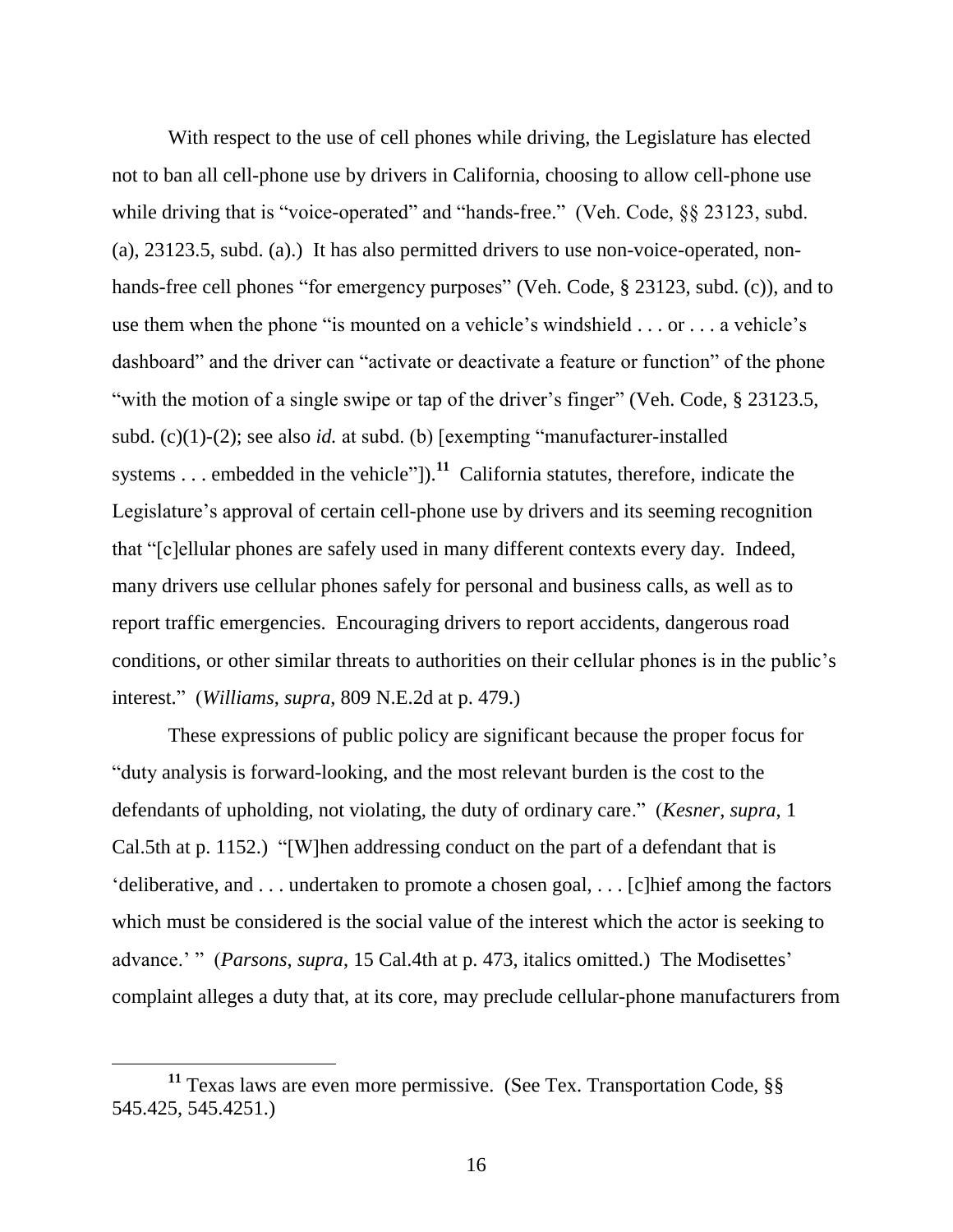allowing the use of phones while driving, notwithstanding California law that expressly permits such uses under certain circumstances.

The Modisettes urge us to distinguish smartphones like the iPhone from other products that motorists may use while driving based upon the "body of studies and data that demonstrative the compulsive/addictive nature of smartphone use." Even accepting this contention as true, it does not persuade us.**<sup>12</sup>** All of the studies cited by the Modisettes in their complaint were published prior to or in 2016. In 2016, the California Legislature added a provision to the Vehicle Code that allows a driver to "activate or deactivate a feature or function of the handheld wireless telephone or wireless communications device with the motion of a single swipe or tap of the driver's finger" while the "driver is operating the vehicle." (Vehicle Code, § 23123.5, subd. (c)(2), added by Stats. 2016, ch. 660, § 2.) By referencing a "swipe or tap" (*ibid.*), the statute implicitly approves accessing smartphones while driving under some circumstances.**<sup>13</sup>** The Modisettes' complaint does not allege that Apple designed the iPhone to be particularly addictive to drivers compared to other smartphones, and the Legislature has rejected the Modisettes' implicit argument that smartphones may never be used safely by drivers.

 $\overline{a}$ 

<sup>&</sup>lt;sup>12</sup> At oral argument, Apple stated that, given the procedural posture of this case, we should accept as true the contention that smartphones are addictive. Absent this concession, we may have considered the Modisettes' contention that "[a]n iPhone operates on a Variable Ratio Schedule of Reinforcement, similar to a slot machine," to fall within the category of "contentions, deductions, or conclusions of fact or law" that we do not accept as true for review of an order sustaining a demurrer. (*Moore*, *supra*, 51 Cal.3d at p. 125.)

<sup>&</sup>lt;sup>13</sup> The statute also requires that "[t]he handheld wireless telephone or electronic wireless communications device is mounted on a vehicle's windshield in the same manner a portable Global Positioning System (GPS) is mounted pursuant to paragraph (12) of subdivision (b) of Section 26708 or is mounted on or affixed to a vehicle's dashboard or center console in a manner that does not hinder the driver's view of the road." (Veh. Code, § 23123.5, subd. (c)(1).)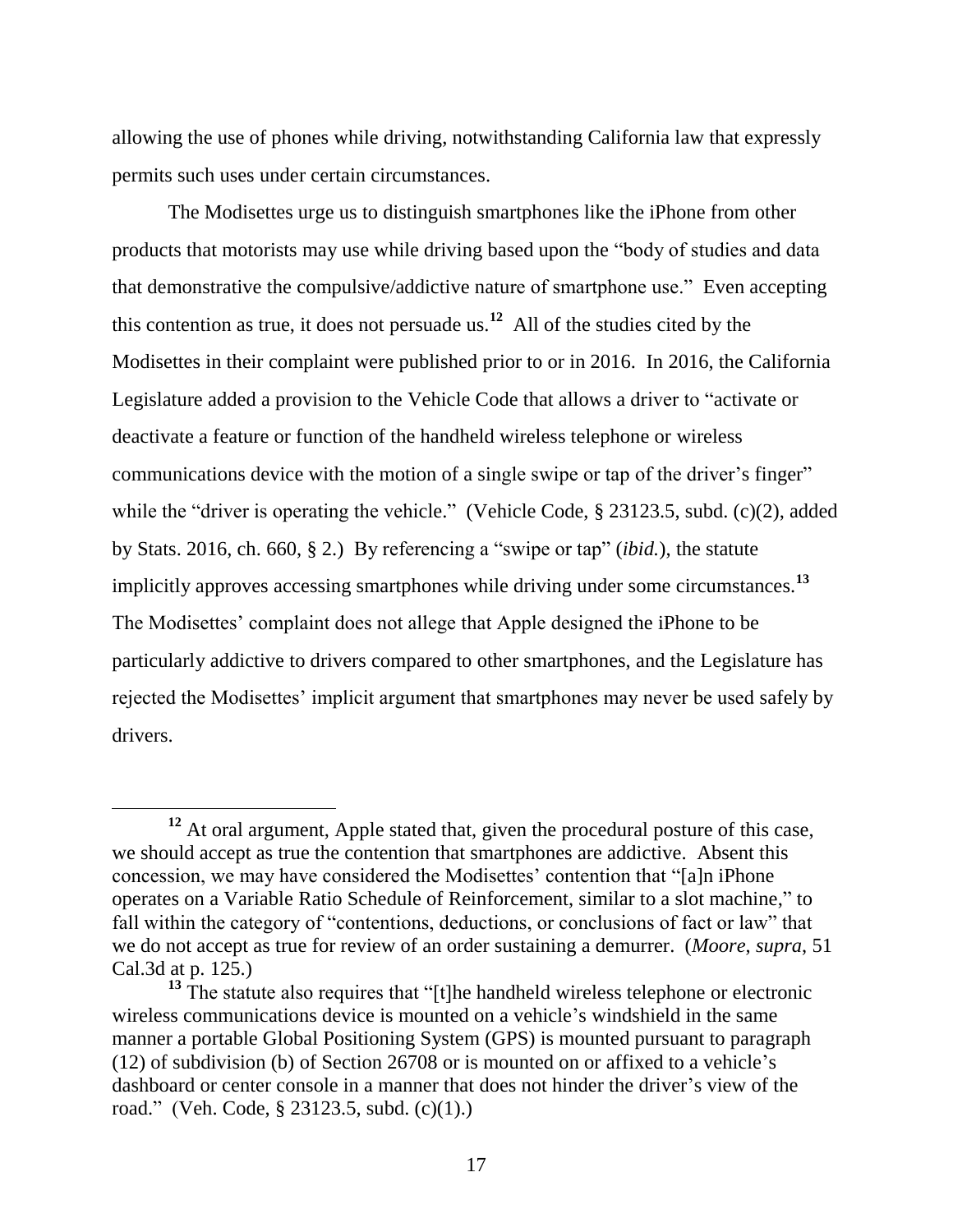The facts and documents cited by the Modisettes about "distracted driving" confirm how broadly they construe the scope of the duty owed to them by Apple. Essentially, the Modisettes argue that cell-phone manufacturers owe a duty to all individuals injured by drivers who were distracted by using the phones while driving if the cell-phone manufacturer had available the technology to disable use of the phone while the user is driving. Notwithstanding the broad brush of section 1714, we are not persuaded that California law imposes a duty on the manufacturer of a cell phone to design it in such a manner that a user is incapable of using it while driving. Given the complex public policy considerations involved in such a calculus, and the potentially sweeping implications of finding a duty by Apple here, we conclude that policy considerations dictate finding as a matter of law an exception to the general duty of care. We also observe that our conclusion constitutes a clear, bright-line rule applicable to a general class of cases that the Supreme Court has described as appropriate for a courtcreated exception to the general duty of care. (*Kesner*, *supra*, 1 Cal.5th at p. 1144.)

The facts in this case are tragic. We have great sympathy for the Modisettes, who suffered severe injuries through no apparent fault of their own. Nevertheless, for the reasons stated above, we conclude that Apple owed no duty of care to the Modisettes to design the iPhone 6 Plus with lockout technology. The trial court properly sustained Apple's demurrer to the negligence-based claims for the injuries the Modisettes suffered in the car accident with Wilhelm.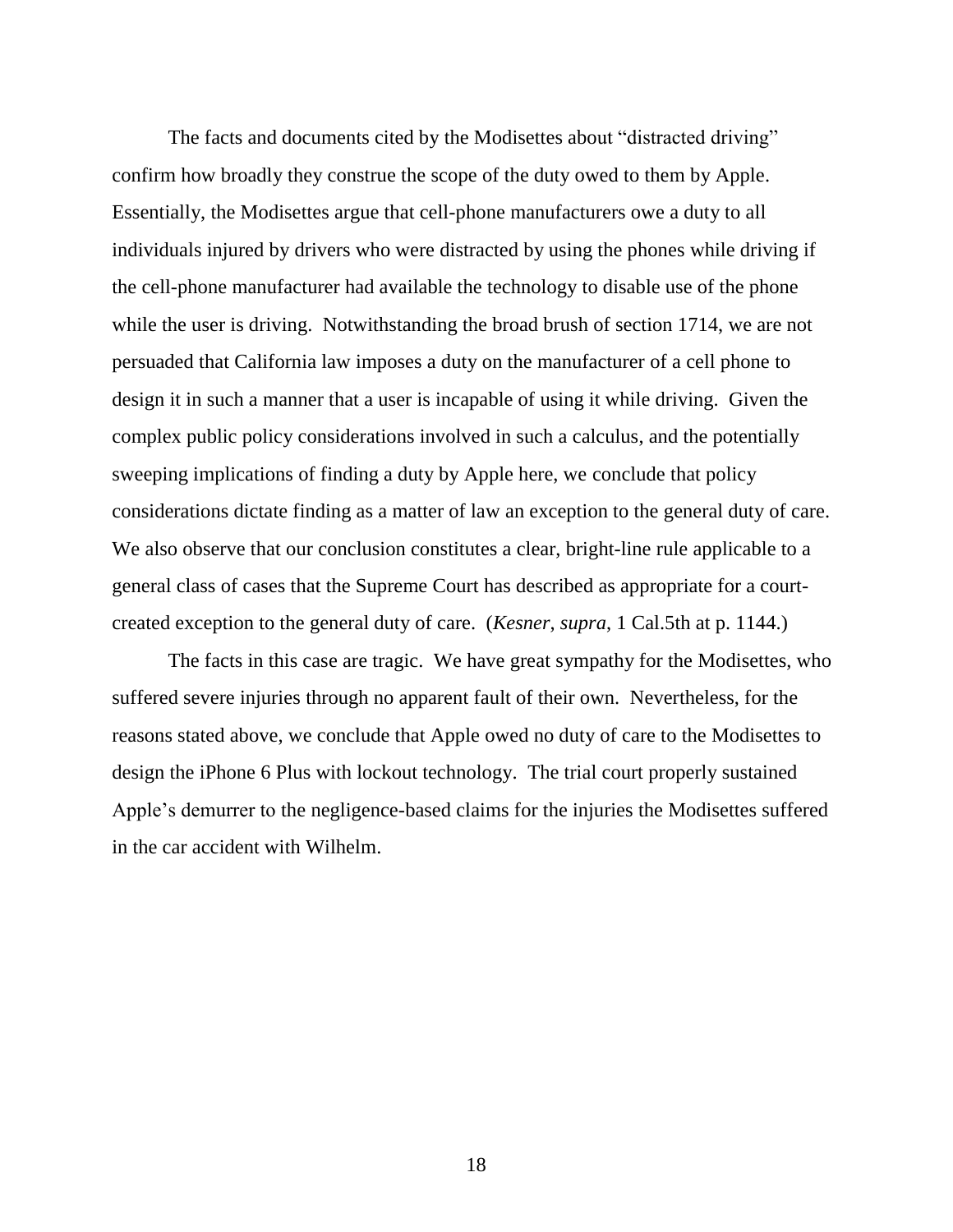# C. *Proximate Causation*

The Modisettes' claims against Apple for strict products liability, intentional infliction of emotional distress, and loss of consortium do not require a showing that Apple owed the Modisettes a duty of care, but they do contain the necessary element of causation. (See *Merrill*, *supra*, 26 Cal.4th at p. 479 [strict products liability]; *Hughes v. Pair* (2009) 46 Cal.4th 1035, 1050 [intentional infliction of emotional distress]; *LeFiell Manufacturing Co. v. Superior Court* (2012) 55 Cal.4th 275, 284-285 [loss of consortium].) We conclude that the tenuous connection between Apple's conduct and the Modisettes' injuries bars a finding of proximate causation.

"Traditionally, the law has asked whether defendant's conduct was the 'proximate' cause of injury." (*Jackson v. Ryder Truck Rental, Inc.* (1993) 16 Cal.App.4th 1830, 1847.) "Ordinarily, proximate cause is a question of fact which cannot be decided as a matter of law from the allegations of a complaint. . . . Nevertheless, where the facts are such that the only reasonable conclusion is an absence of causation, the question is one of law, not of fact." (*State Dept. of State Hospitals v. Superior Court* (2015) 61 Cal.4th 339, 353 (*State Hospitals*), internal quotation marks omitted.)

"[P]roximate cause has two aspects. One is cause in fact. An act is a cause in fact if it is a necessary antecedent of an event. This is sometimes referred to as but-for causation." (*State Hospitals*, *supra*, 61 Cal.4th at p. 352, citation and internal quotation marks omitted.) To establish but-for causation, the plaintiff must "introduce evidence which affords a reasonable basis for the conclusion that it is more likely than not that the conduct of the defendant was a cause in fact of [plaintiff's harm]." **14** (*Viner v. Sweet* (2003) 30 Cal.4th 1232, 1243 (*Viner*), internal quotation marks omitted.)

<sup>&</sup>lt;sup>14</sup> The parties argue whether Apple's conduct was a "substantial factor" in causing the Modisettes' injuries. The California Supreme Court has recently stated, however, that the substantial factor test applies "where concurrent independent causes contribute to an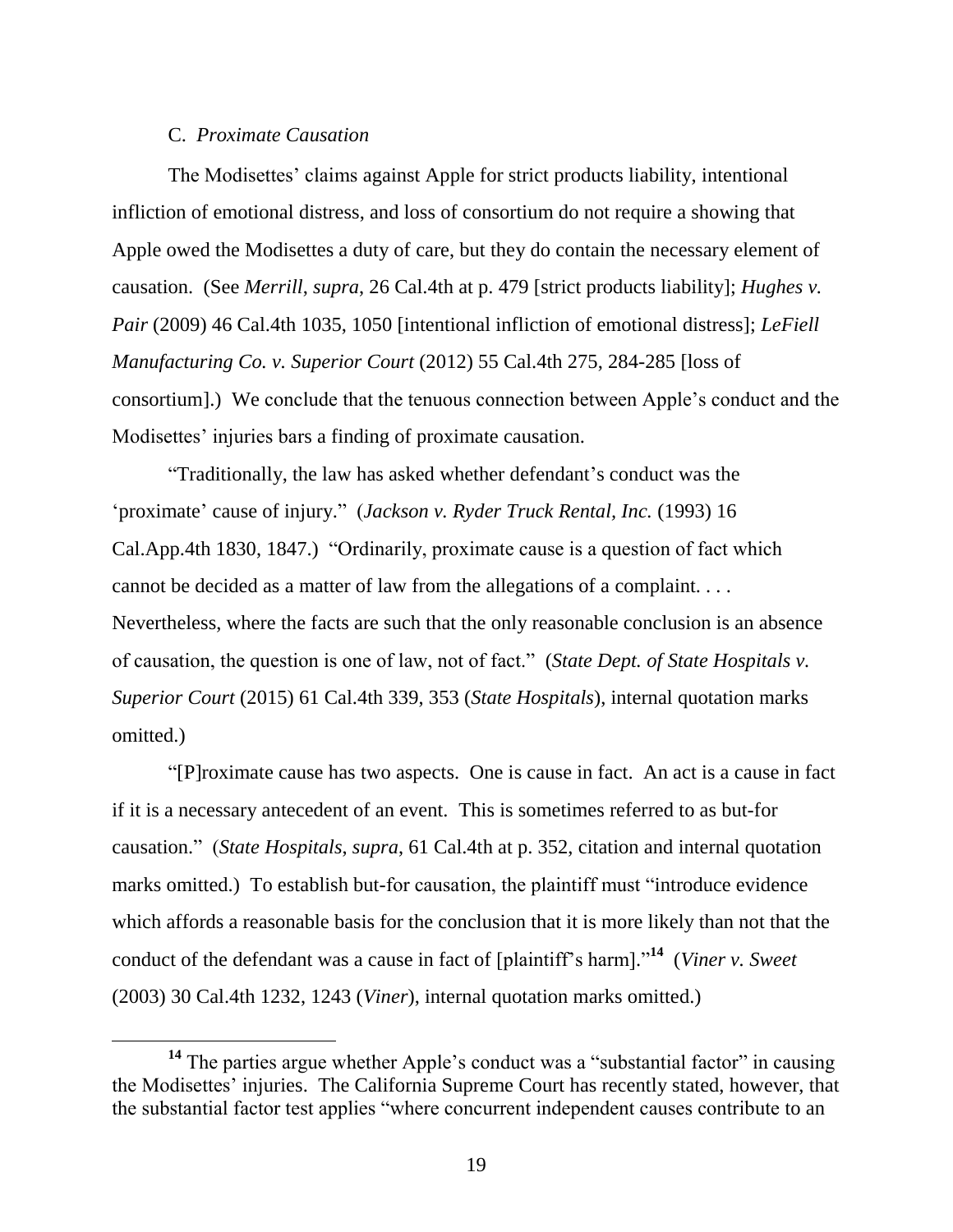The first amended complaint alleged that the accident "occurred . . . when a driver, distracted while using the 'FaceTime' application on an Apple iPhone 6 Plus during operation of his motor vehicle, collided at highway speed with [the Modisettes'] stationary motor vehicle and caused severe physical and emotional injuries to [them]," and that Apple's failure to design the iPhone "to 'lock out' the ability of drivers to utilize the 'FaceTime' application  $\dots$  while driving a motor vehicle,  $\dots$  resulted in the [ir] injuries." Taking the Modisettes' properly pleaded allegations as true, it appears to us that the first amended complaint pleaded facts sufficient to establish that Apple's design of the iPhone 6 Plus without its patented lockout technology was a cause in fact of the Modisettes' injuries because it was "a necessary antecedent" of the accident. (*State Hospitals*, *supra*, 61 Cal.4th at p. 352.)

"To simply say, however, that the defendant's conduct was a necessary antecedent of the injury does not resolve the question of whether the defendant should be liable." (*PPG Industries, Inc. v. Transamerica Ins. Co.* (1999) 20 Cal.4th 310, 315 (*PPG Industries*).) As with the test for duty in negligence actions, "[t]he second aspect of proximate cause focuses on public policy considerations. Because the purported [factual] causes of an event may be traced back to the dawn of humanity, the law has imposed additional limitations on liability other than simple causality. These additional limitations are related not only to the degree of connection between the conduct and the injury, but also with public policy. Thus, proximate cause is ordinarily concerned, not with the fact of causation, but with the various considerations of policy that limit an actor's responsibility for the consequences of his conduct." (*State Hospitals*, *supra*, 61

 $\overline{a}$ 

injury." (*State Hospitals*, *supra*, 61 Cal.4th at p. 352, fn. 12.) Concurrent independent causes "are multiple forces operating at the same time and independently, each of which would have been sufficient by itself to bring about the harm." (*Viner*, *supra*, 30 Cal.4th at p. 1240.) Because this case does not involve concurrent independent causes, "the 'but for' test governs questions of factual causation." (*State Hospitals*, *supra*, at p. 352, fn. 12; see also *Viner*, *supra*, at pp. 1239-1241.)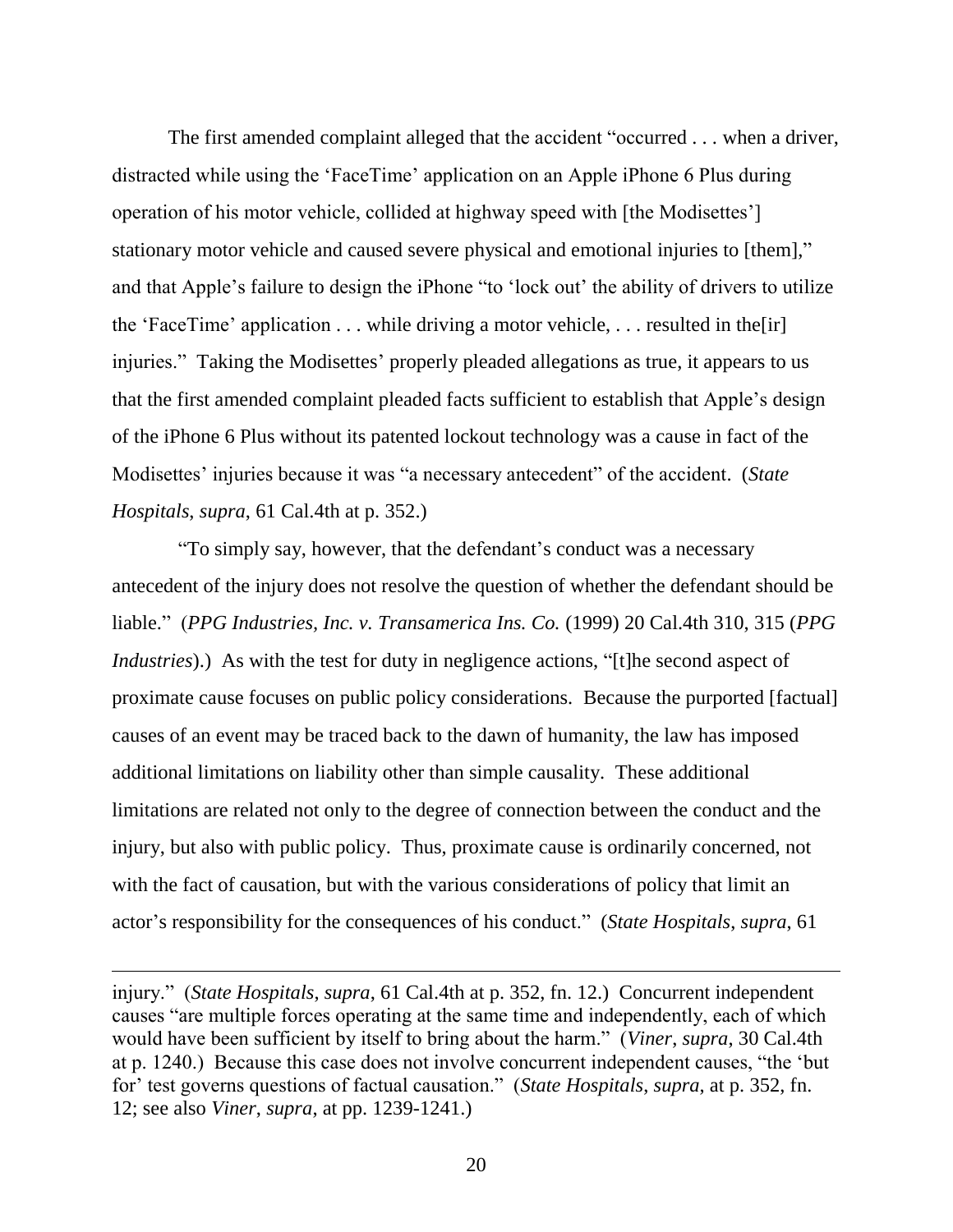Cal.4th at p. 353, internal citations and quotation marks omitted; see also *Romito v. Red Plastic Co.* (1995) 38 Cal.App.4th 59, 69-70.) Both Witkin and the Restatement of Torts frame this aspect of proximate cause as "scope of liability." (6 Witkin, Summary of Cal. Law (11th ed. 2017) Torts, §§ 1331, 1336; Rest.3d Torts, § 29.) The extent or scope of a defendant's liability is a question of law. (*Mosley v. Arden Farms Co.* (1945) 26 Cal.2d 213, 222 (*Mosley*) (conc. opn. of Traynor, J.); see also *PPG Industries*, *supra*, at pp. 315- 316.)

"As a matter of practical necessity, legal responsibility must be limited to those causes which are so close to the result, or of such significance as causes, that the law is justified in making the defendant pay." (*Kumaraperu v. Feldsted* (2015) 237 Cal.App.4th 60, 68 (*Kumaraperu*), internal quotation marks omitted.) Although Apple's manufacture of the iPhone 6 Plus without the lockout technology was a necessary antecedent of the Modisettes' injuries (as was the police activity that slowed traffic on the interstate that day), those injuries were not a result of Apple's conduct. Rather, Wilhelm caused the Modisettes' injuries when he crashed into their car while he willingly diverted his attention from the highway. (See *Durkee*, *supra*, 765 F.Supp.2d at p. 750 ["[t]he alleged accident in this case was caused by the driver's inattention, not any element of the design or manufacture of the [in-truck texting] system that has been alleged"].) In a similar case in Texas, the trial court concluded that "a real risk of injury did not materialize until [the driver] neglected her duty to safely operate her vehicle by diverting her attention from the roadway. In that sense, Apple's failure to configure the iPhone to automatically disable did nothing more than create the condition that made Plaintiffs' injuries possible. Because the circumstances here are not 'such that reasonable jurors would identify [the iPhone or Apple's conduct] as being actually responsible for the ultimate harm' to Plaintiffs, the iPhone and Apple's conduct are too remotely connected with Plaintiffs'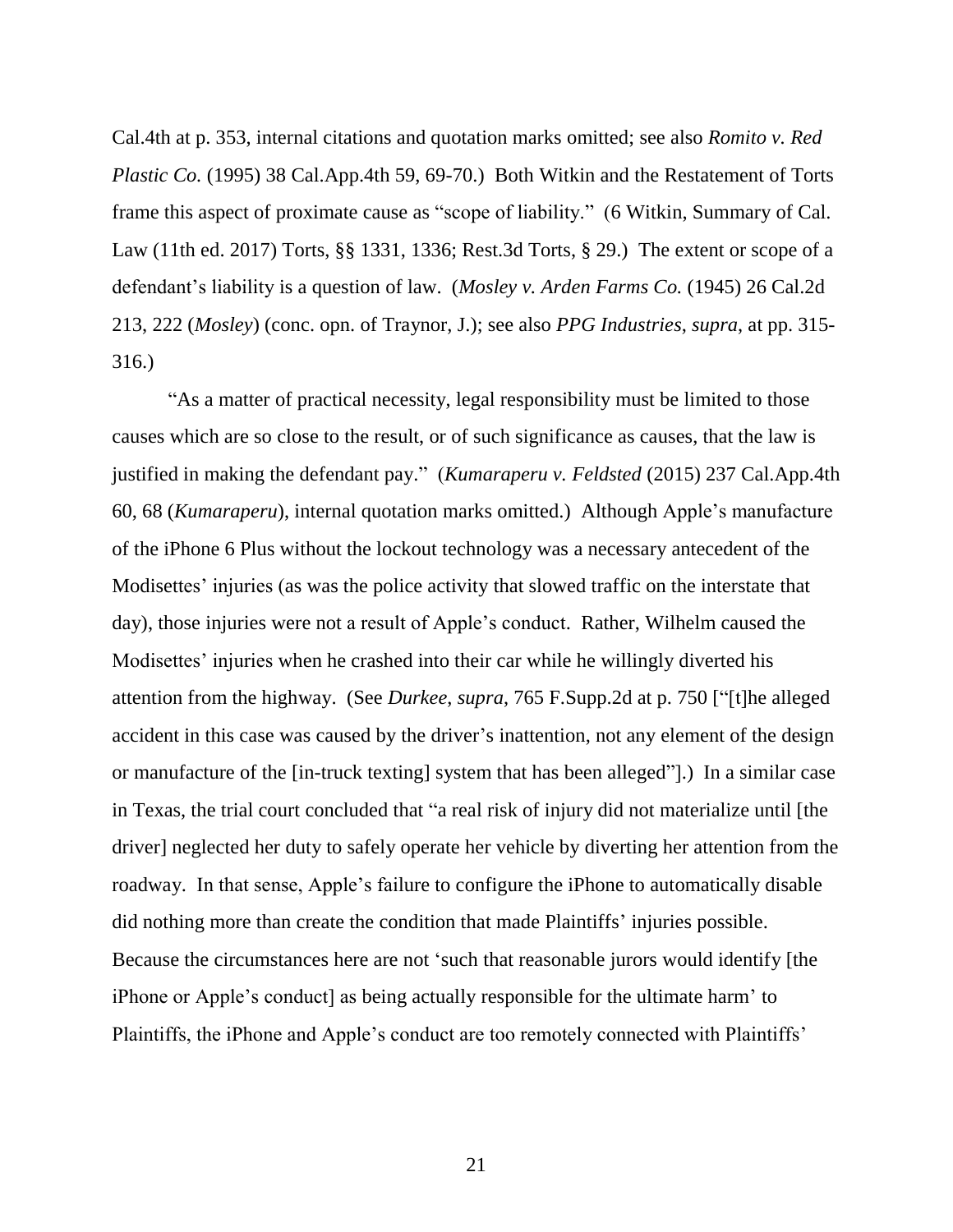injuries to constitute their legal cause." (*Meador v. Apple, Inc.* (E.D.Tex., Aug. 16, 2016, No. 6:15-CV-715) 2016 WL 7665863, \*4.)**<sup>15</sup>**

Disputing this analysis, the Modisettes assert that their "allegations are more than sufficient for a reasonable person to consider Apple a cause of the injury," and argue that the trial court's determination that the connection between Apple's conduct and their injuries was too " 'attenuated' " to state a cause of action "disregard[ed] the principles of comparative fault and usurp[ed] the jury's role in determining causation and comparative liability." We disagree that a reasonable person would consider Apple a cause of the accident here (see, e.g., *Durkee*, *supra*, 765 F.Supp.2d at p. 750), and the Modisettes do not point us to a single case involving similar facts suggesting otherwise. Moreover, while we acknowledge that but-for causation has been sufficiently alleged, the scope of Apple's liability is question of law. (*Mosley*, *supra*, 26 Cal.2d at p. 222 (conc. opn. of Traynor, J.).) That juries determine comparative liability in cases involving more than one tortfeasor does not foreclose this court's role in deciding whether it is just to hold a defendant liable for an injury in the first instance. (See *State Hosp.*, *supra*, 61 Cal.4th at p. 353; *PPG Industries*, *supra*, 20 Cal.4th at pp. 315-316; 6 Witkin, Summary of Cal. Law, *supra*, § 1331.)

The Modisettes also contend that product misuse "is an affirmative defense for which Apple bears the burden of proof." Although we agree that product misuse is an affirmative defense, it bears on whether a third party's misuse of a product was the "superseding cause of injury that absolves a tortfeasor of his or her own wrongful conduct [because] the misuse was so highly extraordinary as to be unforeseeable."

**<sup>15</sup>** Our proximate causation analysis echoes our consideration of the closeness of the connection between Apple's conduct and the Modisettes' harm in the duty of care determination because causation and duty are interrelated. (See *Kumaraperu*, *supra*, 237 Cal.App.4th at p. 69; *Bryant v. Glastetter* (1995) 32 Cal.App.4th 770, 781 & fn. 2; *Schrimscher v. Bryson* (1976) 58 Cal.App.3d 660, 664.)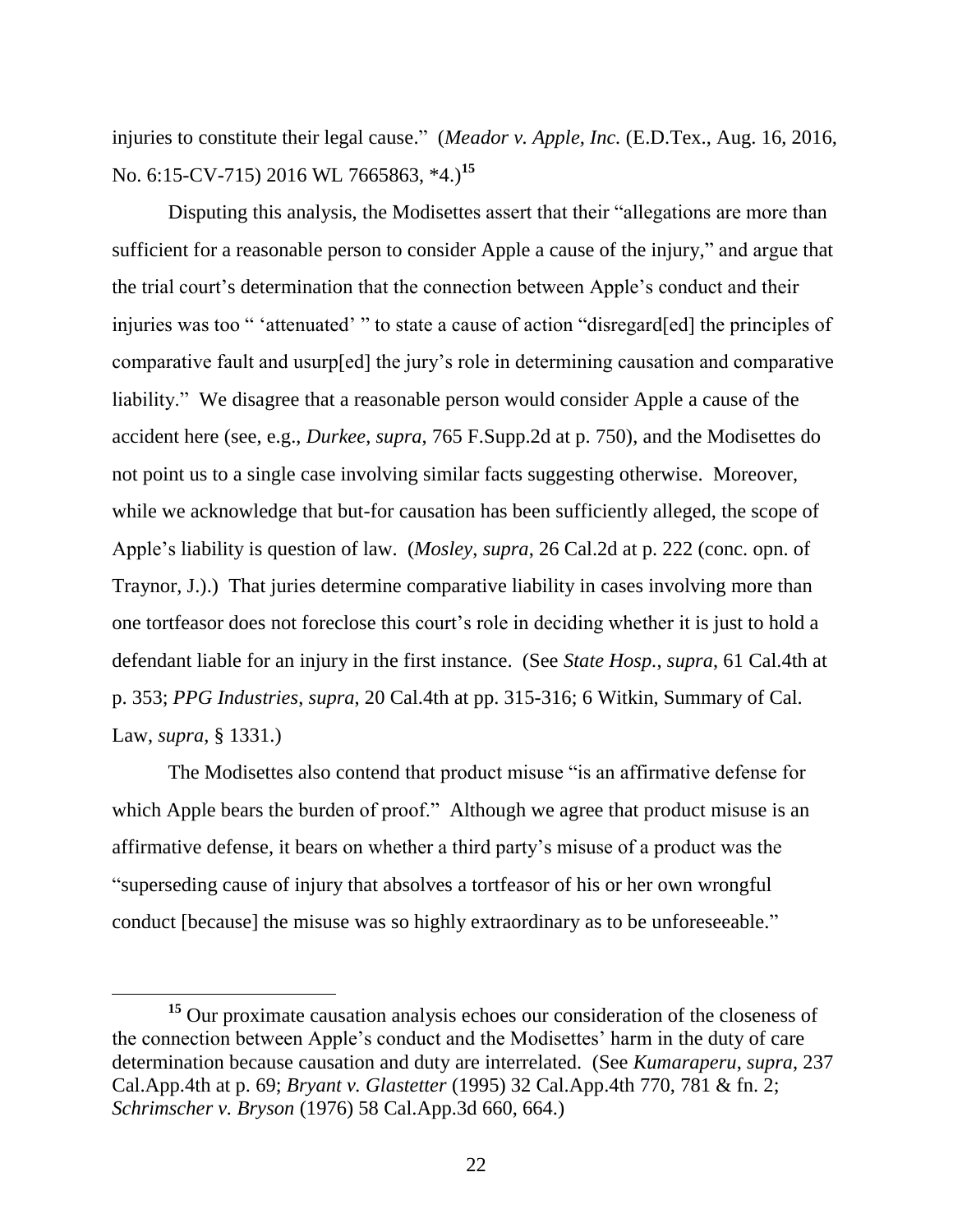(*Chavez v. Glock, Inc.* (2012) 207 Cal.App.4th 1283, 1308.) We do not conclude here that Wilhelm's use of the iPhone while driving was unforeseeable. Rather, we determine that the gap between Apple's design of the iPhone and the Modisettes' injuries is too great for the tort system to hold Apple responsible. (See *State Hospitals*, *supra*, 61 Cal.4th at pp. 355-357.)

# D. *Leave to Amend*

When a trial court sustains a demurrer without leave to amend, "we must decide whether there is a reasonable possibility the plaintiff could cure the defect with an amendment. If we find that an amendment could cure the defect, we conclude that the trial court abused its discretion and we reverse; if not, no abuse of discretion has occurred. The plaintiff has the burden of proving that an amendment would cure the defect." (*Schifando v. City of Los Angeles* (2003) 31 Cal.4th 1074, 1081, internal citations omitted.) The "order sustaining a demurrer without leave to amend is reviewable for abuse of discretion 'even though no request to amend [the] pleading was made.' (Code Civ. Proc., § 472c, subd. (a).)"**<sup>16</sup>** (*Performance Plastering v. Richmond American Homes of California, Inc.* (2007) 153 Cal.App.4th 659, 667-668.)

The Modisettes argue that "Apple's recent implementation of its 'Do Not Disturb While Driving' technology" on iPhones further establishes "a causative relationship between [their] harm, Apple's conduct, and the alleged defects in Apple's iPhone [6 Plus]," and that they should be allowed to amend their complaint to allege facts related to that recent implementation. According to the Modisettes, the "Do Not Disturb While Driving" feature allows iPhone users "to limit the capability of drivers to text or receive

<sup>&</sup>lt;sup>16</sup> The Modisettes requested general leave to amend in their opposition to Apple's demurrer.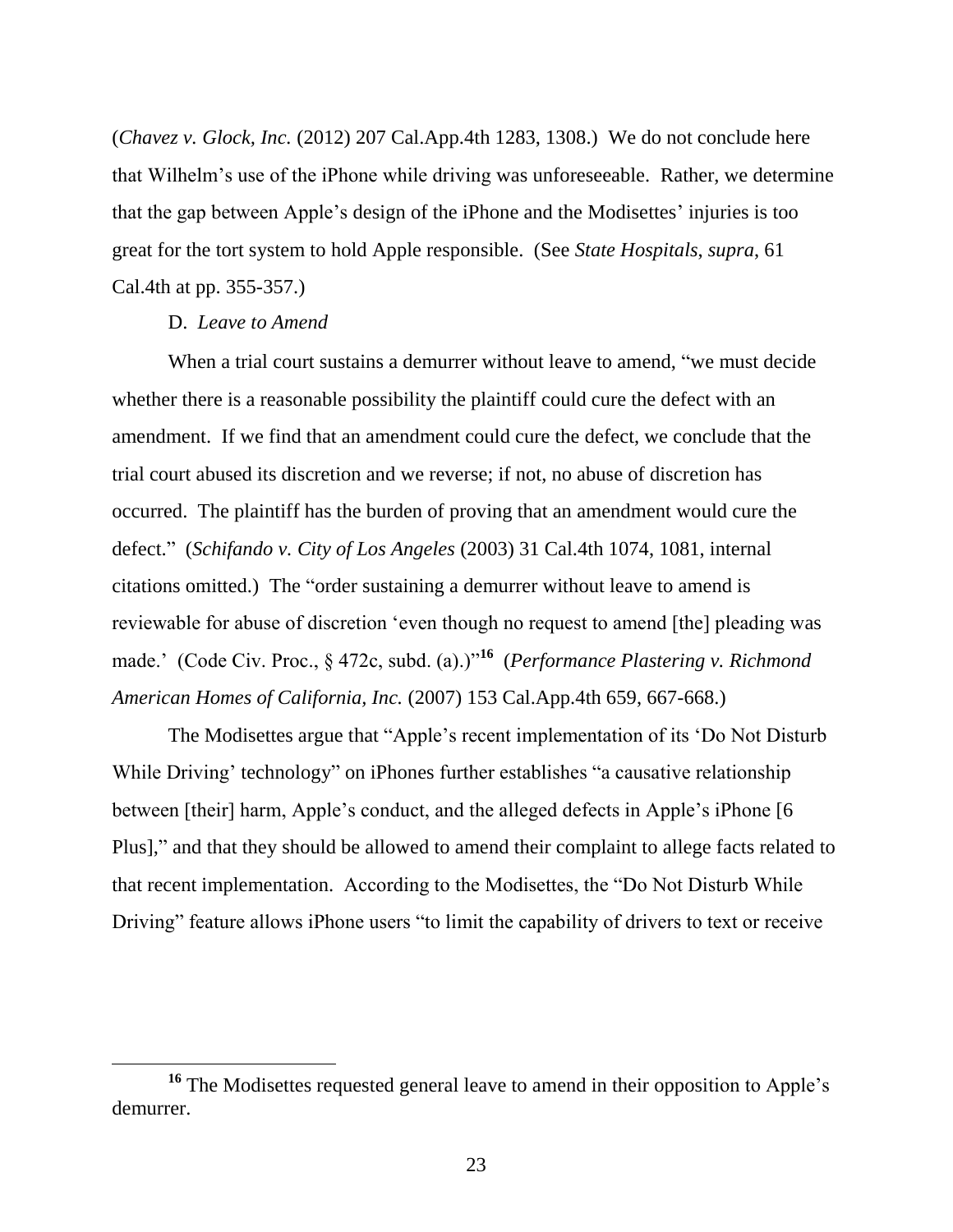FaceTime requests."<sup>17</sup> The Modisettes ask us to take judicial notice of this recent design change to the iPhone, which occurred "in or around June 2017."

This court may take judicial notice of any matter specified in Evidence Code section 452, including "[f]acts and propositions that are not reasonably subject to dispute and are capable of immediate and accurate determination by resort to sources of reasonably indisputable accuracy." (Evid. Code, §§ 452, subd. (h), 459.) In addition, on review of a demurrer, this court "may consider other relevant matters of which the trial court could have taken judicial notice and we may treat such matters as having been pleaded." (*Coopers & Lybrand v. Superior Court* (1989) 212 Cal.App.3d 524, 538.)

We do not agree that an amendment to the complaint alleging that Apple recently implemented "Do Not Disturb While Driving" technology in iPhones gives rise to a reasonable possibility that the Modisettes can establish either a duty of care or proximate cause. The Modisettes alleged in the first amended complaint that Apple had the technology to automatically prevent drivers from utilizing FaceTime while driving when it manufactured the iPhone 6 Plus, an allegation that we have accepted as true. (See *Moore*, *supra*, 51 Cal.3d at p. 125.) The implementation of similar technology does not render the connection between Apple's conduct and the Modisettes' injuries less remote, nor does it alleviate any of the policy concerns addressed above. Therefore, we decline to take judicial notice of the recent design change because it is not relevant to our determination. (See *Jordache Enterprises, Inc. v. Brobeck, Phleger & Harrison* (1998) 18 Cal.4th 739, 748, fn. 6.) We conclude that the trial did not abuse its discretion when it sustained the demurrer without leave to amend.

<sup>&</sup>lt;sup>17</sup> According to the Apple support pamphlet attached as an exhibit to the request for judicial notice, the technology, when activated by an iPhone user, prevents certain notifications from being "delivered" while the user is driving so that the phone "stays silent and the screen stays dark."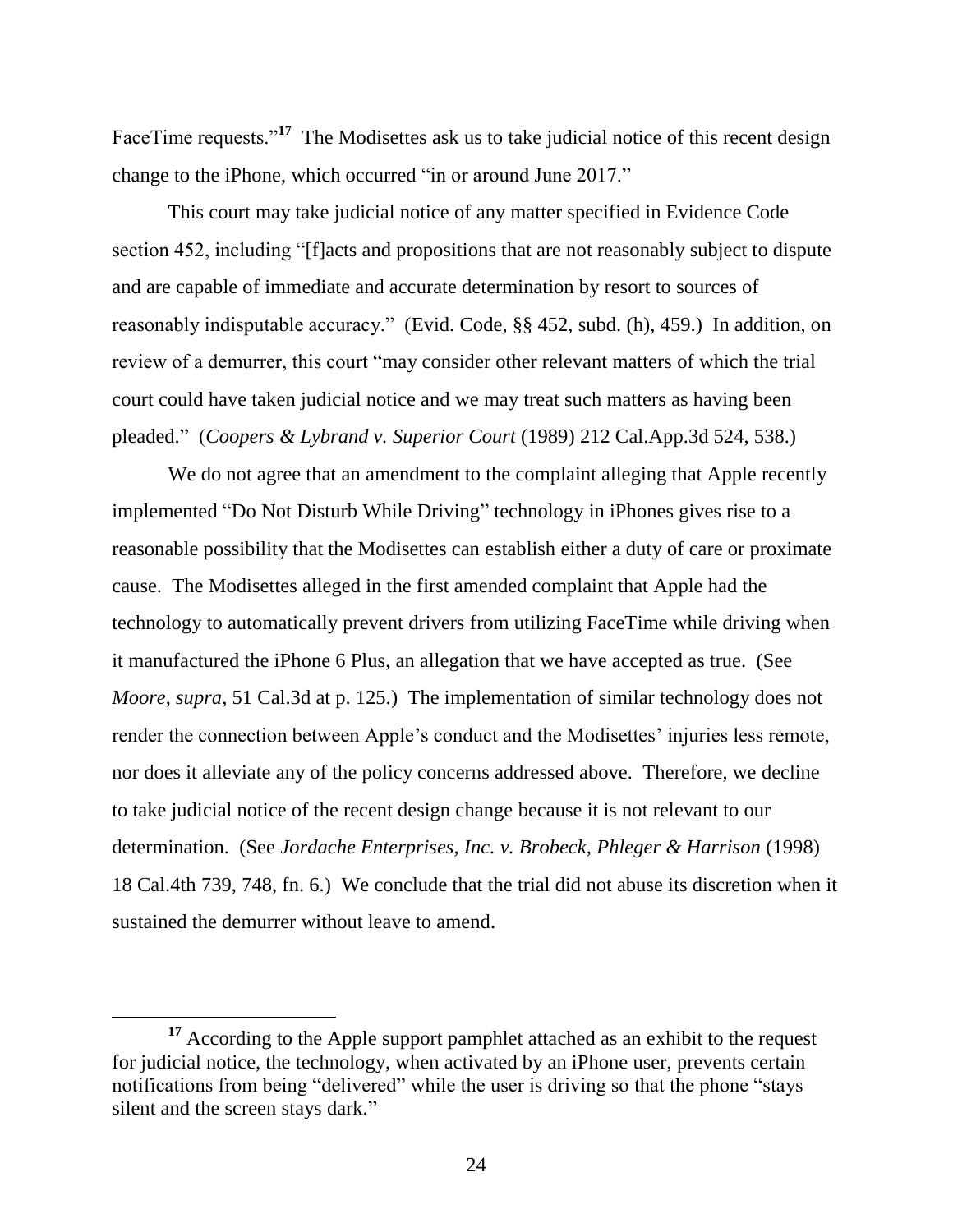# **III. DISPOSITION**

The judgment is affirmed. Apple is entitled to costs on appeal.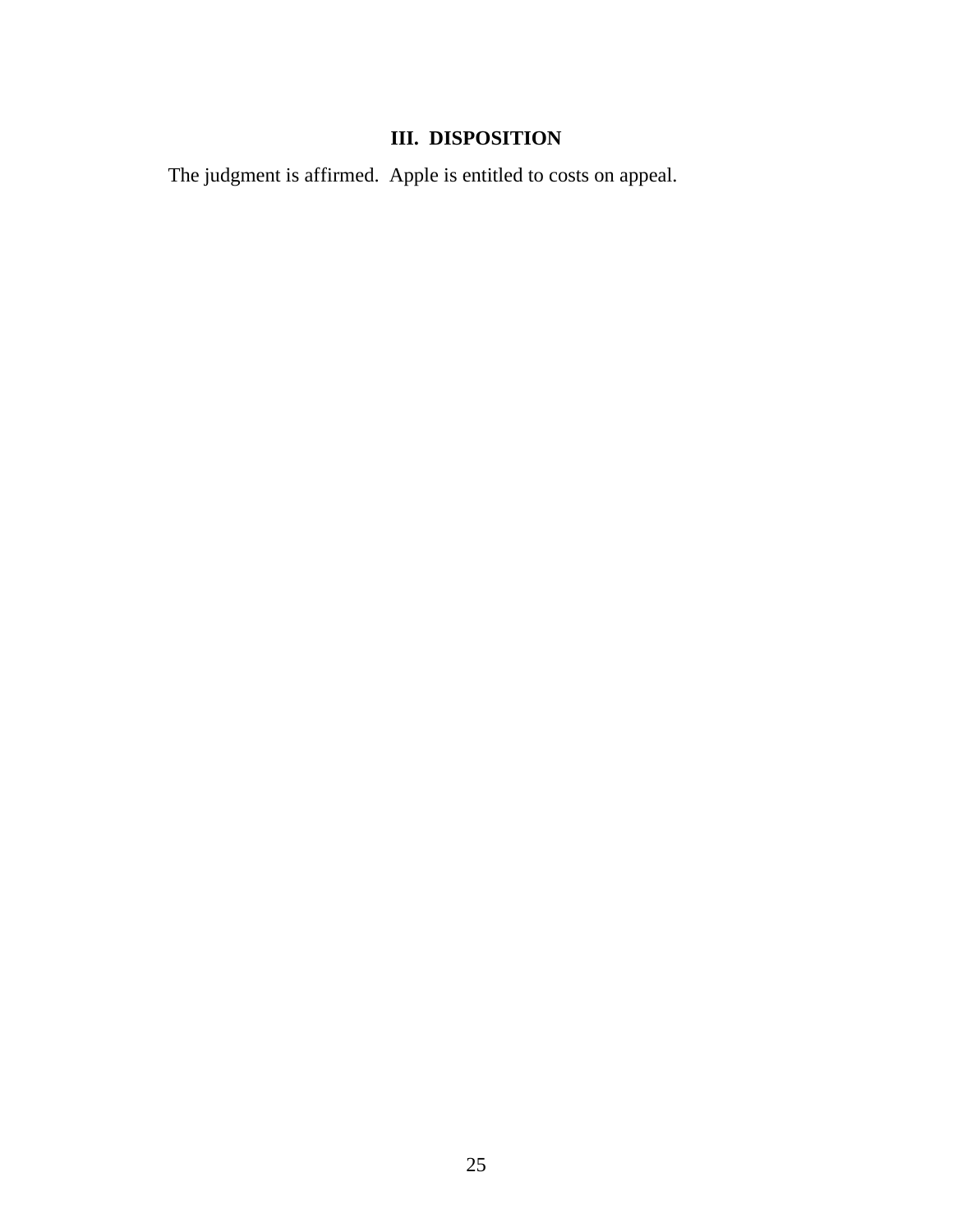DANNER, J.

\_\_\_\_\_\_\_\_\_\_\_\_\_\_\_\_\_\_\_\_\_\_\_\_\_\_\_\_\_\_\_\_\_\_\_\_\_\_

WE CONCUR:

GREENWOOD, P.J.

\_\_\_\_\_\_\_\_\_\_\_\_\_\_\_\_\_\_\_\_\_\_\_\_\_\_\_\_\_\_\_\_\_\_\_\_

\_\_\_\_\_\_\_\_\_\_\_\_\_\_\_\_\_\_\_\_\_\_\_\_\_\_\_\_\_\_\_\_\_\_\_\_ GROVER, J.

*Modisette, et al. v. Apple, Inc.* **H044811**